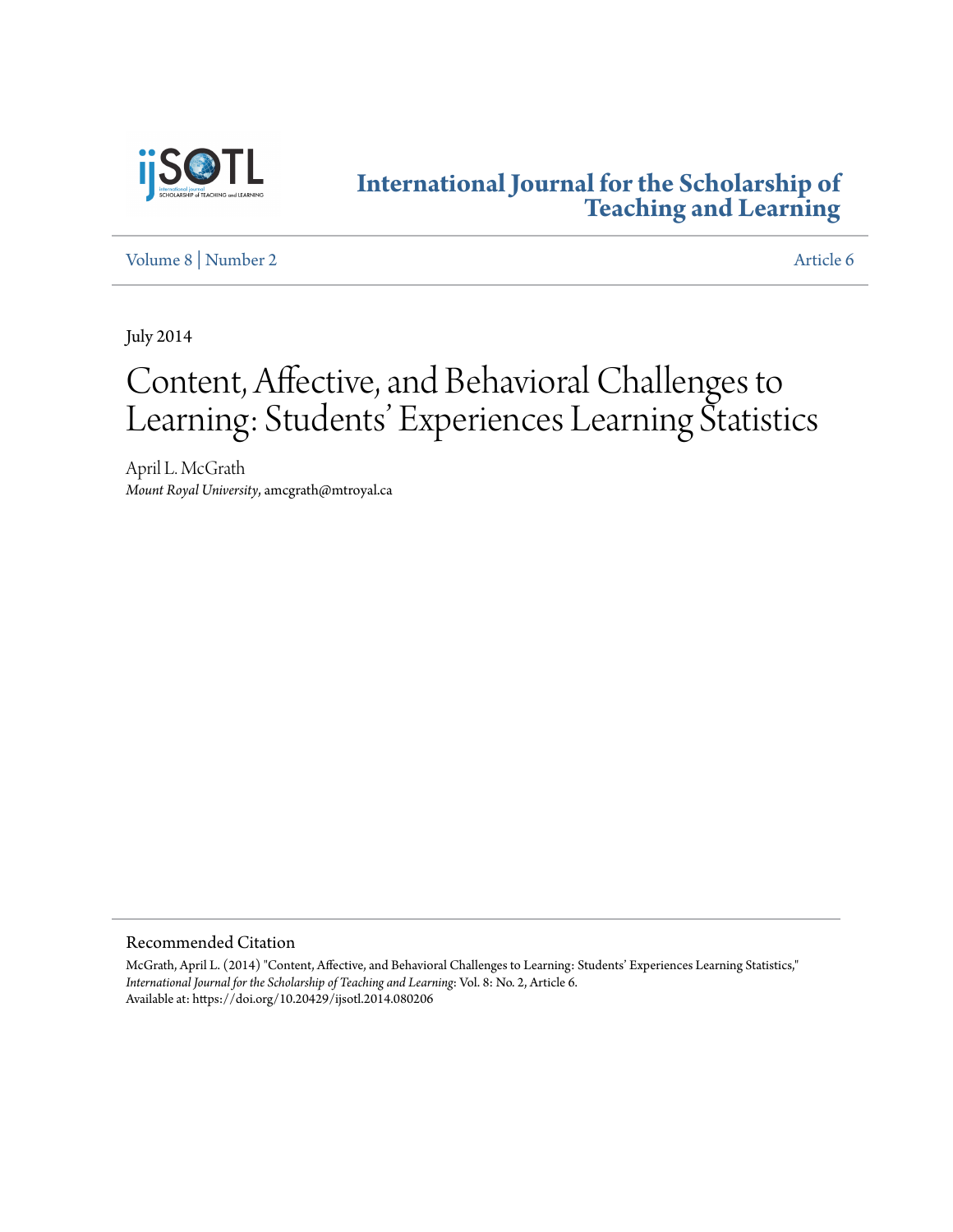## Content, Affective, and Behavioral Challenges to Learning: Students' Experiences Learning Statistics

#### **Abstract**

This study examined the experiences of and challenges faced by students when completing a statistics course. As part of the requirement for this course, students completed a learning check-in, which consisted of an individual meeting with the instructor to discuss questions and the completion of a learning reflection and study plan. Forty psychology students enrolled in two sections of an introductory statistics course volunteered for the research study. The types of questions raised by students during their meetings and the themes found in their learning reflections are presented. Results from this study provide information about the content, affective, and behavioral challenges faced by students learning statistics.

#### **Keywords**

Statistics education research, Non-cognitive factors, Teaching statistics, Statistics anxiety

#### **Cover Page Footnote**

This research was supported by the Nexen Scholars Program offered by the Institute for Scholarship of Teaching and Learning at Mount Royal University.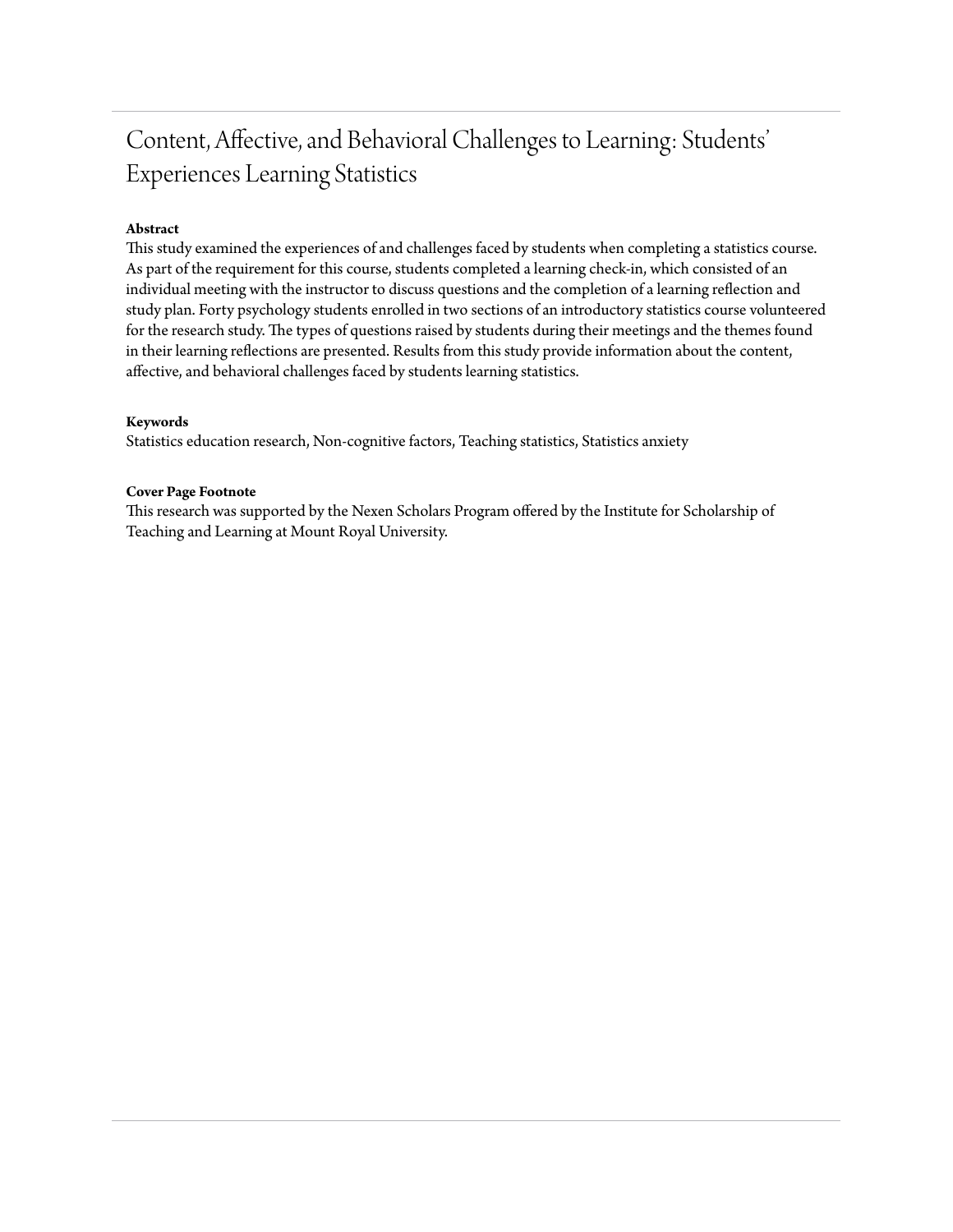#### Introduction

The complexity of the modern world increasingly demands a scientifically literate citizenry. The courses students complete in university, including statistics, help meet this demand. Students in many fields, not just mathematics or science, are often required to complete courses that focus on scientific and numerical competency. For example, recent guidelines published by the American Psychological Association (2007, p.13) concerning the education of undergraduate psychology majors include learning outcomes that focus on competency in statistics; students are expected to be able to evaluate research results, in part by correctly interpreting statistical results. Indeed, interest across academic disciplines has led to a strong base of statistics education scholarship. A recent review of this scholarship identified six main categories that represent current research endeavors in statistics education: teaching and learning, statistical reasoning, non-cognitive factors, use of information communications technology, course design, and non-empirical studies (van der Merwe and Wilkinson 2011). The study presented here spans two of these categories, the teaching and learning of statistics and non-cognitive factors that influence one's understanding of statistics. Specifically, a learning activity focused on student reflection is described, and the resulting challenges identified by students are reviewed.

Previous work on the challenges students face when learning statistics has identified statistics anxiety as an important factor (Onwuegbuzie and Wilson 2003). When confronted with statistics, students who experience statistics anxiety show "a performance characterized by extensive worry, intrusive thoughts, mental disorganization, tension, and physiological arousal" (Zeidner 1990, p. 319). Statistics anxiety is a multidimensional construct and is most often evaluated with the Statistics Anxiety Ratings Scale (STARS) (Cruise and Wilkins 1980). This scale contains six subscales that represent a range of components that form statistics anxiety. A negative relationship between statistics anxiety and performance has been repeatedly observed (Onwuegbuzie and Seaman 1995; Zeidner 1991). More recently, findings suggest a curvilinear relationship between these concepts,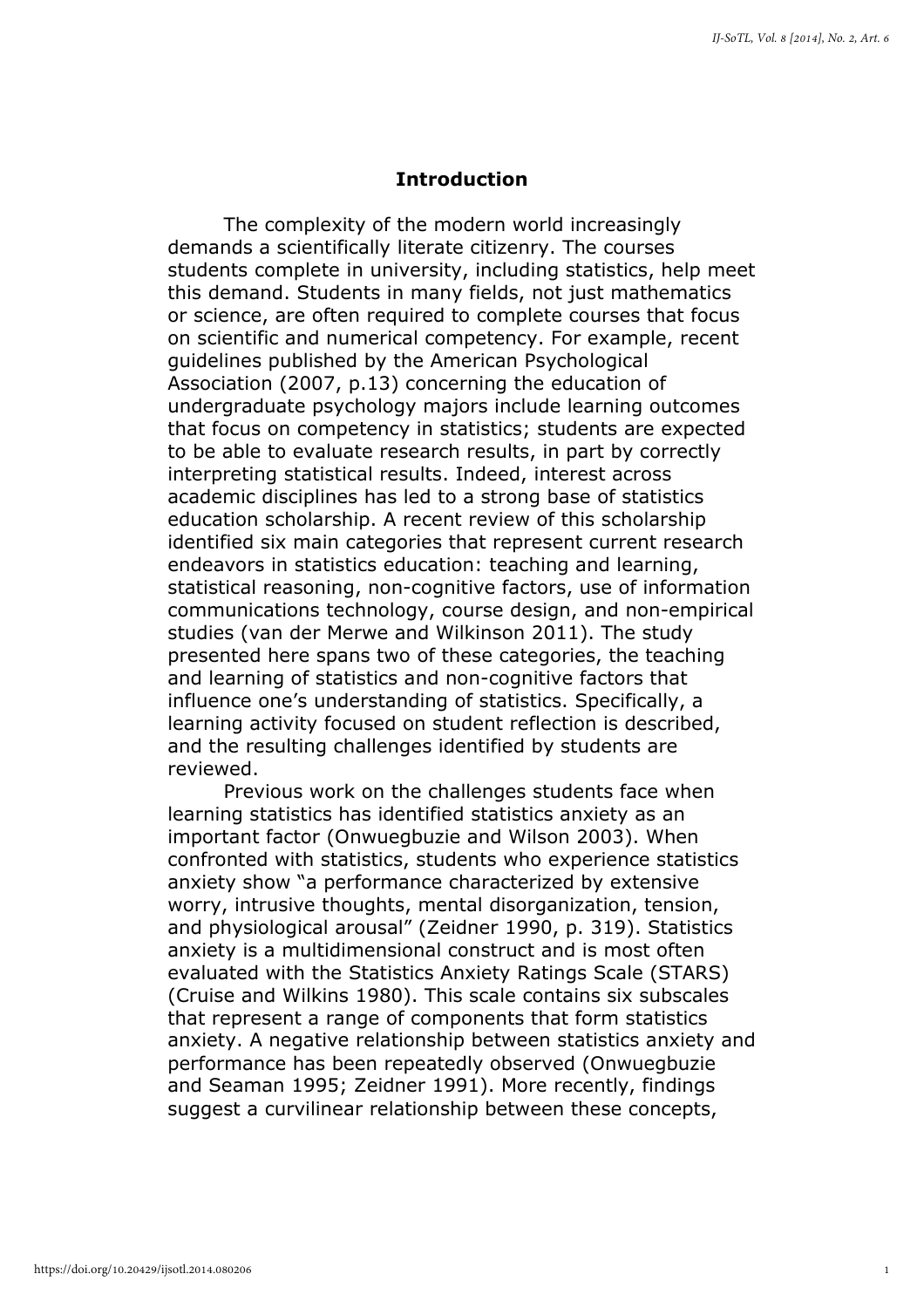where students with high and low levels of anxiety demonstrated poorer performance than students who reported moderate amounts of anxiety (Keeley, Zayac, and Correia 2008). Researchers hypothesize that some level of anxiety may be beneficial to motivating students, which may in turn positively affect performance (Keeley et al. 2008; Onwuegbuzie and Wilson 2003).

While considerable work has explored the concept of statistics anxiety, researchers have also explored other challenges students face when learning statistics. In particular, specific statistical concepts seem to be difficult for students to understand. Based on a review of studies, Garfield and Ben-Zvi (2007) have suggested students can struggle understanding key statistical concepts such as centre, variability, and distributions. Through tests and interviews (Lunsford, Rowell and Goodson-Espy 2006; Mathews and Clark 2003), students demonstrated difficulty in understanding these concepts.

Beyond statistics anxiety and the difficulty of specific statistical concepts, instructors responsible for service courses of statistics may meet an additional challenge, namely a lack of student interest in statistics. In a qualitative study that investigated psychology students' experiences in a required statistics course, the researcher learned "Seventy three percent of the students surveyed reported that they would not have studied statistics, if they had been given a choice" (Green 2004, p.46). The examination of open-ended responses also revealed that students questioned the personal relevance of statistics. Green's study sheds light on often overlooked contextual aspects of statistics courses. Similarly, the aim of the present study was to understand the experiences of students in a required statistics course through a qualitative approach. This approach gives voice to experiences that may otherwise have been overlooked.

Earley (2007, p. 64) has suggested that talking to students about their experiences in statistics classes is important and that researchers do not undertake this activity often enough. He calls for more "accounts of actual experiences of instructors teaching, and students taking, statistics, as opposed to relying only on the more quantitative outcomes currently presented (Becker 1996)". Along similar lines, Gal and Ograjensek (2010, p. 288) have articulated the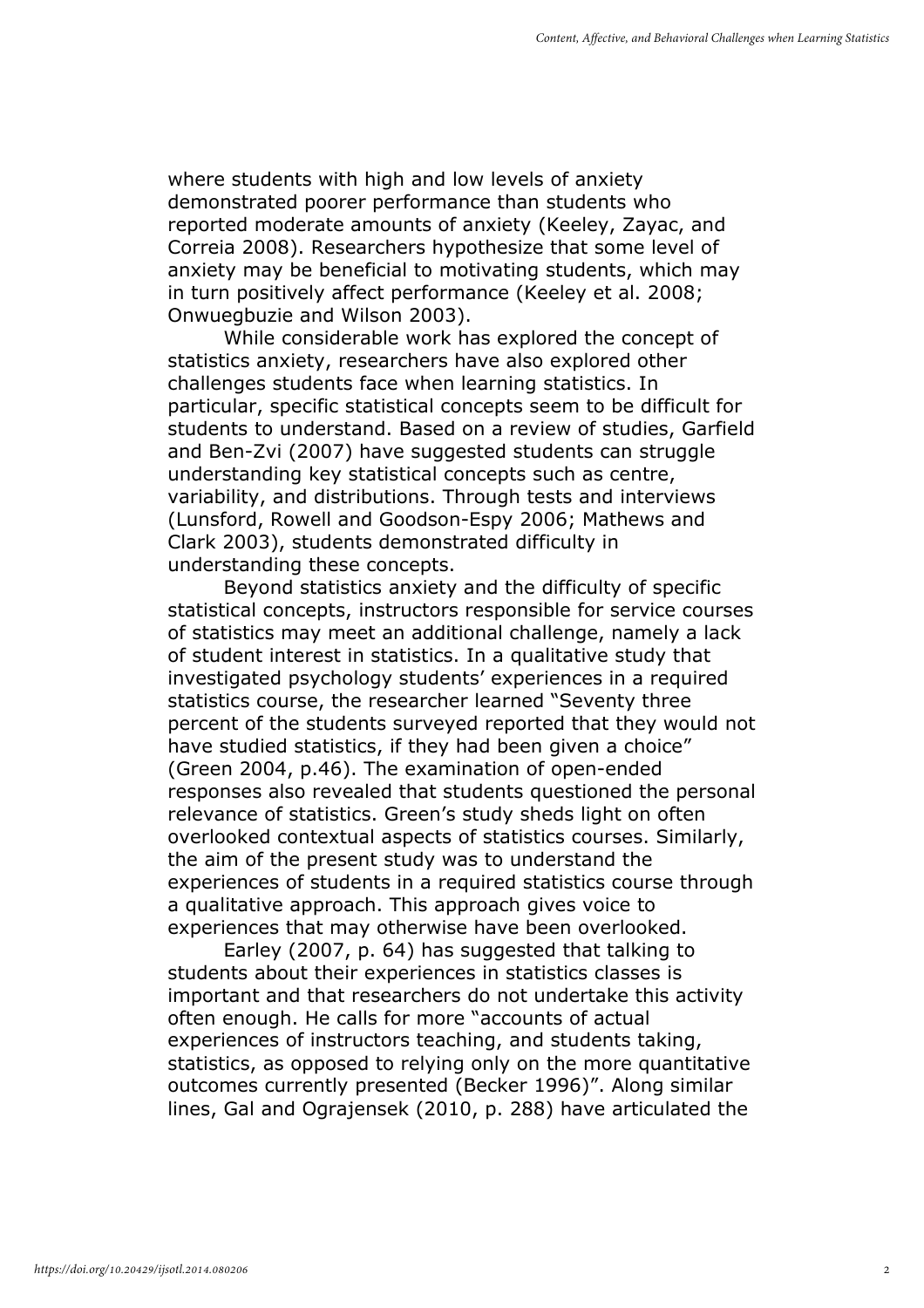importance of qualitative research in understanding how students learn and use statistics. In discussing a recently published qualitative study, these authors note "the rich descriptions and insights reported by Petocz and Reid [(2010)] could not have been unearthed by a traditional quantitative approach that uses only predetermined response categories imposed by the researchers before the data collection begins". Finding that much of the statistics education research does rely on a quantitative approach, I sought to conduct a qualitative study that would provide a description of the experience of learning statistics in students' own words.

In an effort to uncover more about the experiences and challenges students face when completing a statistics course, I created a learning activity referred to as a learning check-in. A learning check-in requires students to submit questions for a one-to-one meeting with their instructor. Following the meeting, students complete a learning check-in form that asks them to reflect on their progress in the course and to identify any behaviors that may be interfering with their learning. This activity has been shown to positively influence student learning, as measured by test grade differences (McGrath, 2014). Additionally, and just as important, this set of tasks provides an opportunity for formative assessment, allowing both instructor and student to reflect on where and how progress toward statistical competency is being met and challenged. Results from this study provide information about the content, affective, and behavioral challenges faced by students learning statistics.

#### Method

#### **Participants**

Fifty-six psychology students across two sections of an introductory statistics course were eligible for participation in the study. I taught both course sections with the same format in a single term running from September to December. Forty students volunteered for the study, resulting in a participation rate of 71%. The average age of participants was 20.25 years. The majority of the participants were female (82.5%), as women form a larger percentage of psychology majors than men.

#### Course Context and Data Collection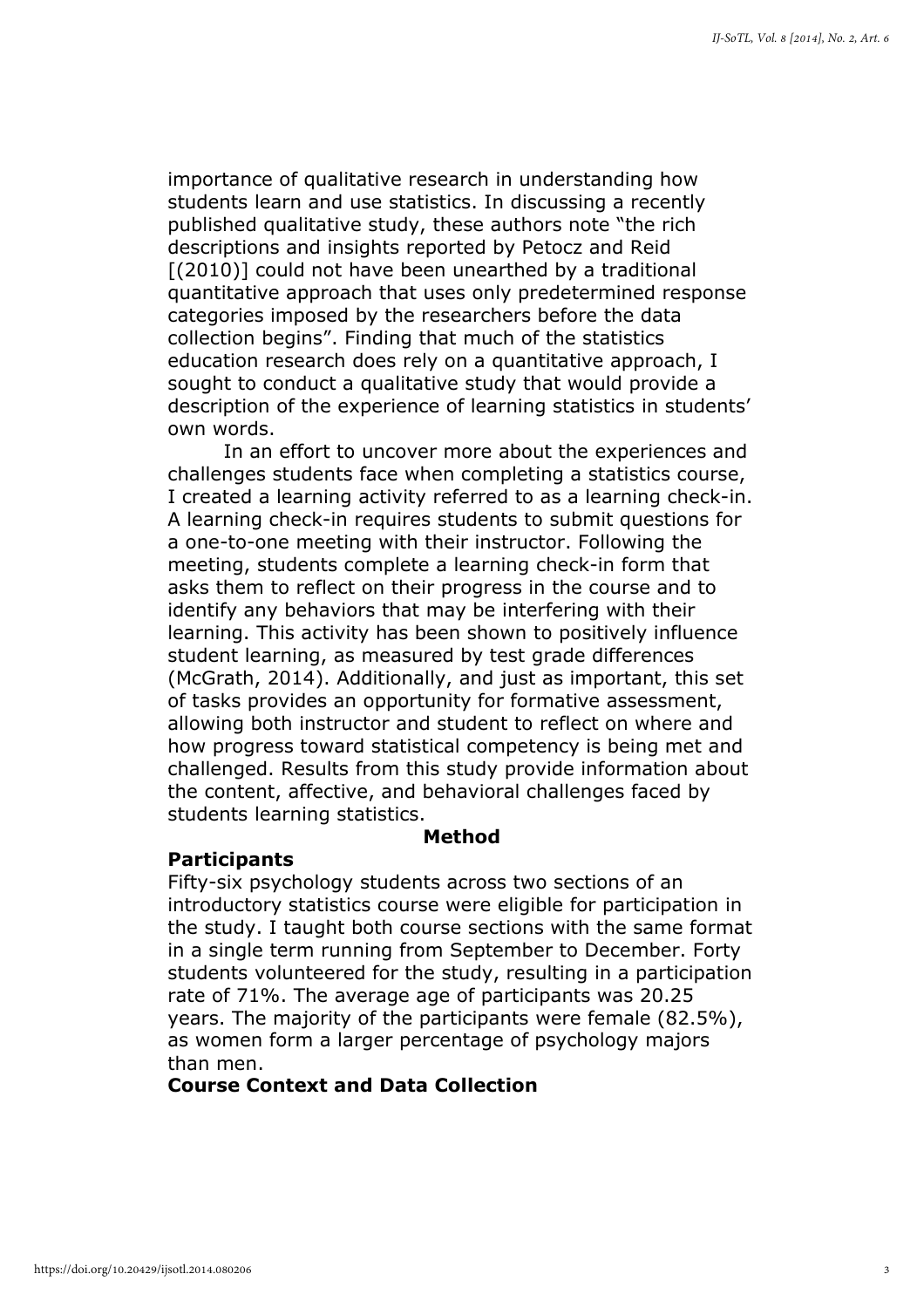All students who take this course are declared psychology majors completing a Bachelor of Arts program at a mid-sized Canadian undergraduate university. Many students perceive this course as a challenge to the completion of their degree, and a number of students approach the course with trepidation. This introductory statistics course is offered at the second-year level, and the content is presented in ways relevant to psychology students (e.g., with examples describing results from psychology studies). Topics covered in this course include displaying data, central tendency and variability, z scores, normal distribution, power, effect size, and hypothesis testing with z and t tests. Students were informed about the voluntary study on the first day of class. An individual not associated with the course collected informed consent forms. Work from students who agreed to participate in the study was collected for analysis. Measures

Learning Check-in Questions. Students submitted two questions at least 12 hours in advance of their studentinstructor meeting. Students received no directions on the types of questions to submit; rather, it was their responsibility to determine what questions would be the focus of the student-instructor meeting.

Learning Check-in Document. This document contained reflective prompts for students to complete. Students were asked to consider their progress in the course and to write a reflection on their learning up to that point. Additionally, students were asked to identify behaviors they thought interfered with their learning.

#### Procedure and Data Analysis

The learning check-in comprised an important part of this introductory statistics course. It was developed in an effort to meet each student individually and to address any concerns they had about the course. As I was unable to meet with all students at one time during the term due to time constraints, I met with half of the students in October and with the rest in November. Whether I met with a student in October or November was randomly determined. A minimum of twelve hours before meeting, students sent me two questions they wished to discuss. Our meetings lasted twenty to thirty minutes; during that time, we discussed their progress in the course and the questions they submitted. At the end of the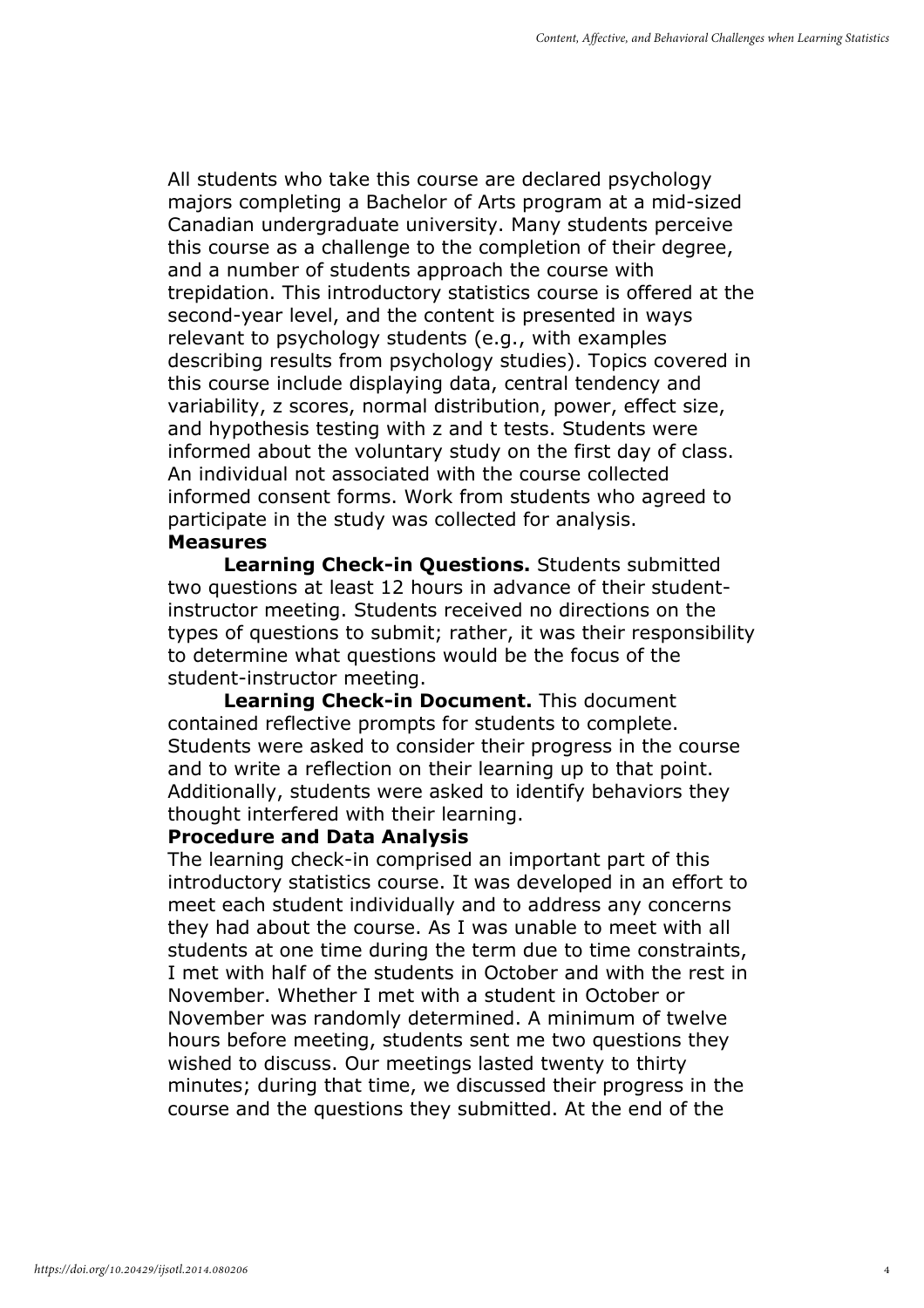meeting, I reviewed the learning check-in document with students. The completed document was due 48 hours after the meeting. Students earned 4.5% of their final grade by completing the three components of the check-in.

The responses provided by students were all openended. Questions submitted by students were approached with a content analysis, which allowed for the identification of specific topics that students found challenging in addition to a frequency count for each topic. Behaviors that students identified as interfering with learning were also analyzed in this manner. The open-ended responses written by students about their progress in the course were approached with a thematic analysis. This analysis allowed for a descriptive account of participants' experiences that was achieved inductively with codes and themes emerging from the data (Robson 2011).

#### Results

#### Learning Check-in Questions

The questions from students were categorized based on their content. Below are tables that summarize the questions presented by students in October followed by the questions received during the November meeting period. Twenty students submitted two questions each round, which resulted in 40 questions submitted in October and 40 questions submitted in November. To ensure the reliability of the coding schemes that were developed and applied, a colleague also independently coded the questions from students. Interobserver reliability for both sets of data was acceptable, with 100% agreement for October and 87.5% agreement for November.

|         | <b>Table 1.</b> Categorized learning check-in questions from |  |  |
|---------|--------------------------------------------------------------|--|--|
| October |                                                              |  |  |

| Content               | Frequency Percentage |
|-----------------------|----------------------|
| Distribution of means | 20,00                |
| Writing conclusions   | 12.50                |
| Test preparation      | 10.00                |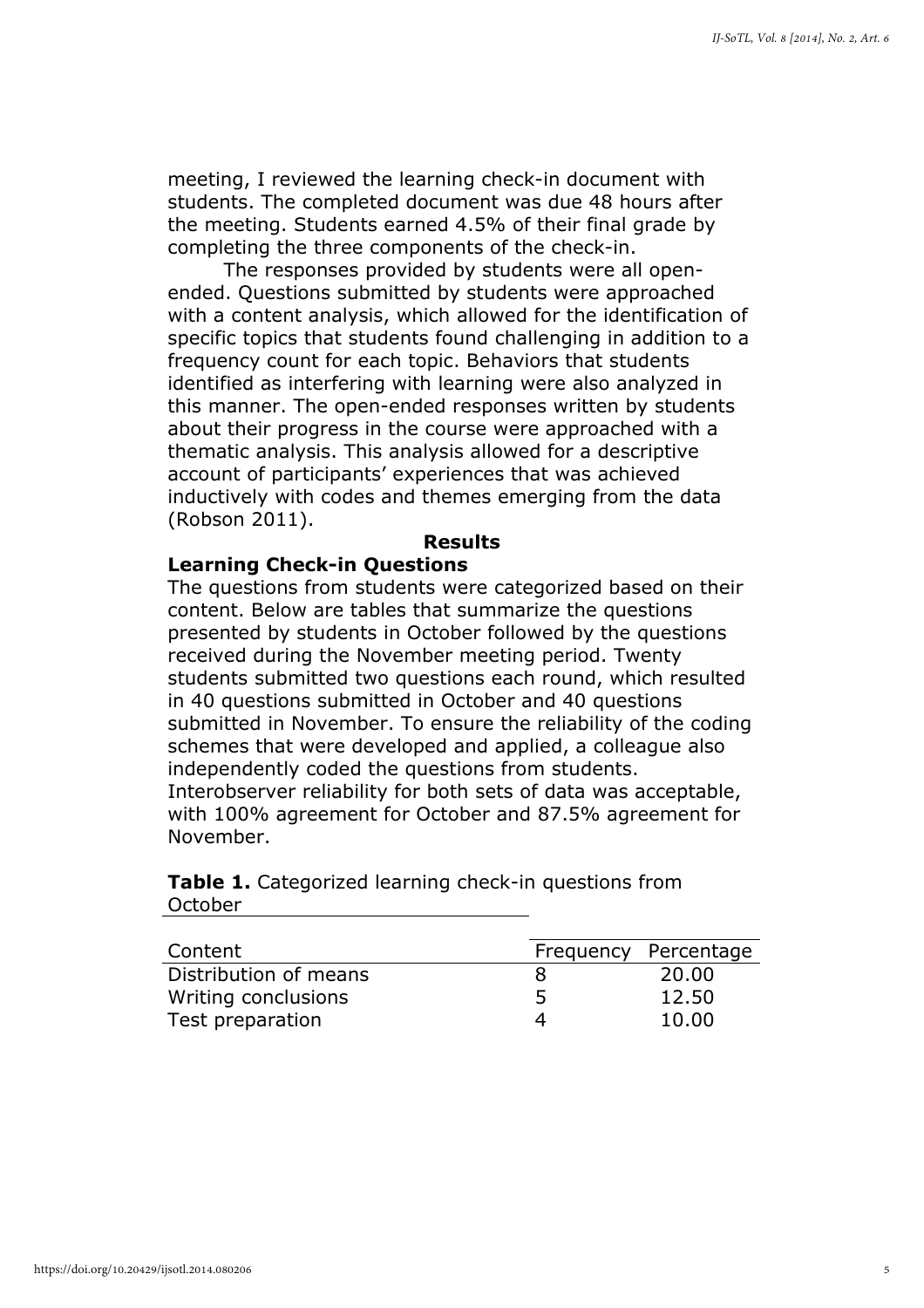| 1 versus 2 tailed tests     |   | 10.00 |
|-----------------------------|---|-------|
| Stating hypotheses          | 3 | 7.50  |
| Standard error              | 3 | 7.50  |
| Steps of hypothesis testing | 2 | 5.00  |
| z test                      | 2 | 5.00  |
| Effect size                 | 2 | 5.00  |
| Meaning of p value          | 2 | 5.00  |
| Alpha level                 |   | 2.50  |
| z score                     |   | 2.50  |
| Scales of measurement       |   | 2.50  |
| Type I and II errors        |   | 2.50  |
| Power                       |   | 2.50  |

Table 1 displays how often a question about a particular topic was asked, which provides valuable information to the instructor about content areas that may require additional focus (e.g., distribution of means) for student mastery to be achieved. For the most part, student questions were focused on specific content areas within the course. For example, a number of students had questions about the distribution of means and one versus two tailed tests. Additionally, though, students also wanted guidance on how to prepare for upcoming tests and how to properly write APA formatted conclusions. As such, questions covered both course content and also skill development and study preparation.

Table 2. Categorized learning check-in questions from November

| Content                           | Frequency | Percentage |
|-----------------------------------|-----------|------------|
| Review of formulae and hypothesis | 8         | 20,00      |
| steps                             |           |            |
| Population variance               | 5         | 12.50      |
| Sample variance and degrees of    |           | 10.00      |
| freedom                           |           |            |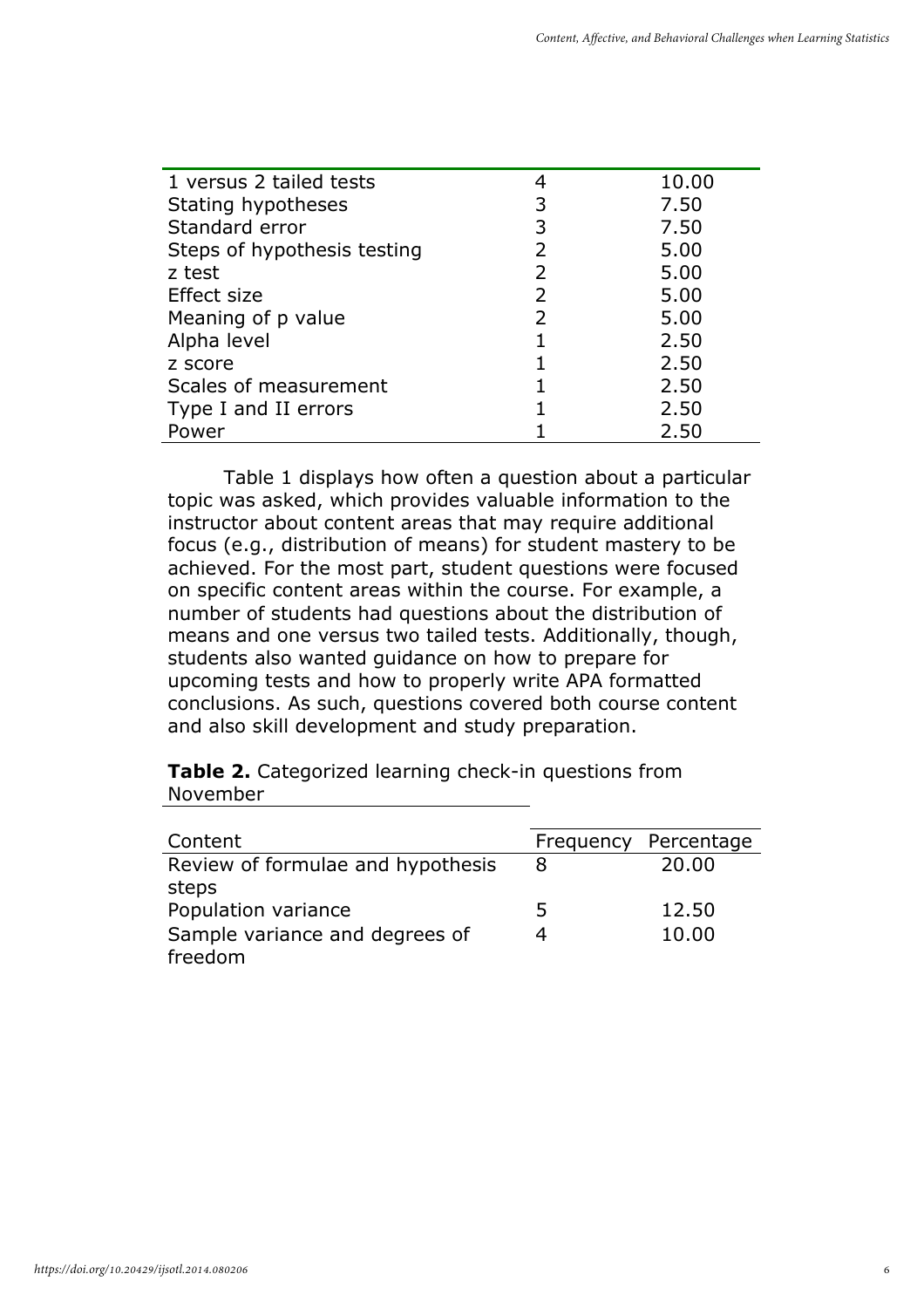| Power                               |   | 10.00 |
|-------------------------------------|---|-------|
| Test preparation                    | 3 | 7.50  |
| Review of previous test             | 3 | 7.50  |
| Stating hypotheses                  | 3 | 7.50  |
| z versus t test                     | 3 | 7.50  |
| Reviewing symbols                   | 2 | 5.00  |
| Writing conclusions                 | 2 | 5.00  |
| Effect size                         |   | 2.50  |
| Which t test to use when            |   | 2.50  |
| Distribution of differences between |   | 2.50  |
| means                               |   |       |
|                                     |   |       |

Five categories are present in both the October and November questions submitted by students. Students in both groups asked questions about power, effect size, stating hypotheses, test preparation, and writing conclusions. These content areas and skills remain relevant for the duration of the course, so it is not surprising to see these categories represented in both rounds. Students who met with the instructor in November were particularly concerned with reviewing formulae and the steps necessary to conduct a hypothesis test as well as achieving a better understanding of population variance, sample variance, and degrees of freedom – all topics that formed large parts of the course work during the month of November. The most popular topic in November, reviewing formulae and hypothesis testing steps, is understandable as by November students have been introduced to many formulae and different hypothesis tests, which may seem overwhelming to some.

#### Themes From Student Reflections

After meeting with the instructor, students had 48 hours to complete the learning check-in document. Several themes emerged from the analysis of these reflections.

Anxiety and Negative Expectations. Somewhat surprisingly many students wrote about negative expectations toward the course and their anxiety about the course even though the first prompt from the learning check-in document did not ask about these issues at all, which perhaps underscores the importance of this to students. This hesitancy about statistics was described by P2: "I came into stats being really unsure of myself and how the course would go… I really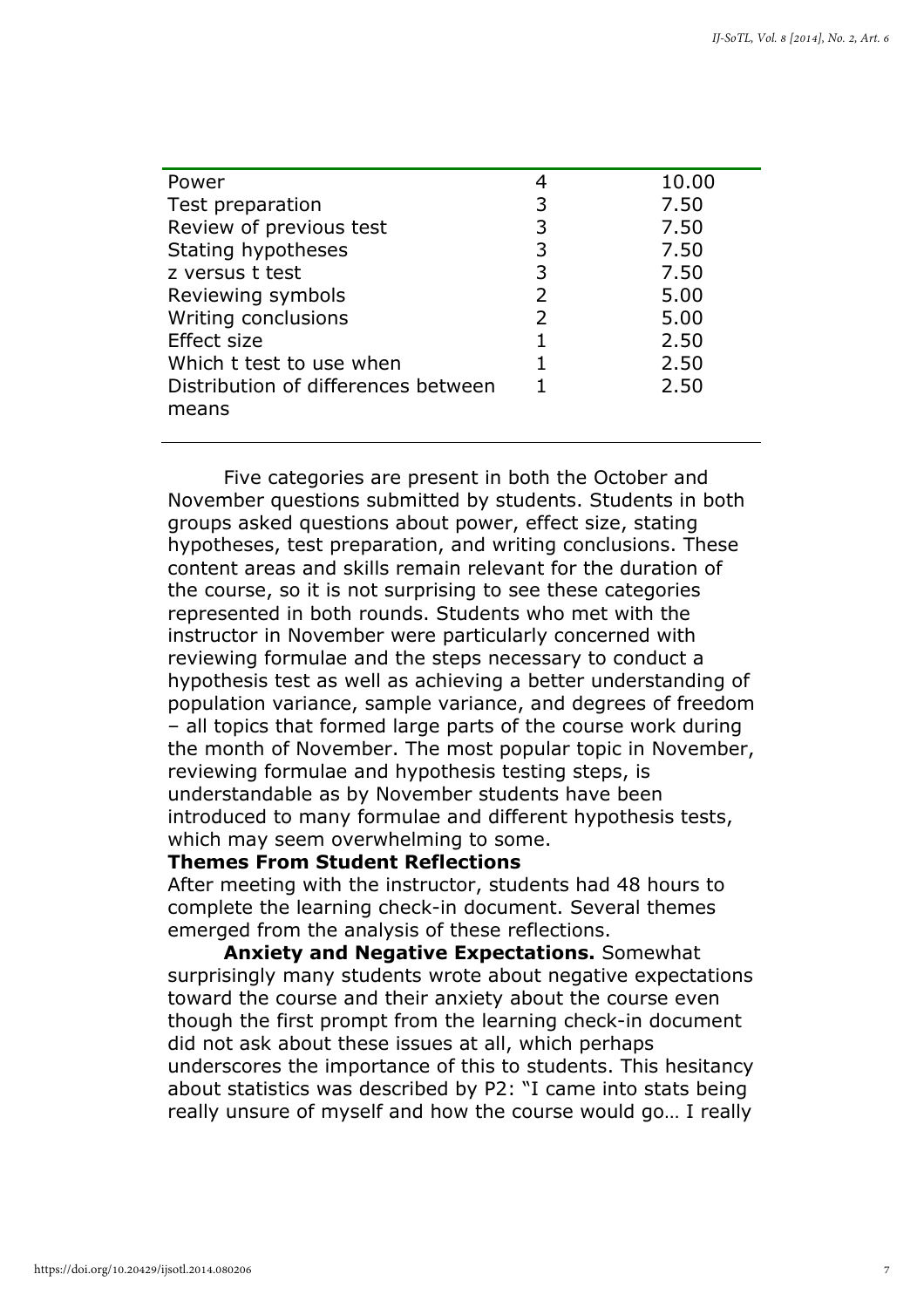expected to struggle with stats." P27 felt similarly: "Going into this course I was very unsure and pessimistic about how I would do. I honestly thought that I would fail or do very bad." Students expressed time and again the anxiety they felt about the course to the instructor through these reflection documents: "The fact that this course is difficult tests my abilities and my confidence level, which increases my level of anxiety" (P39). In reflecting on their learning in the course, many students felt compelled to provide contextual information regarding their expectations and emotions, even though the learning prompt did not request this information. When reflecting on their learning in statistics, many students included descriptions about their affective states, which suggest students see important links between how they feel about a course and how they learn in a course. Instead of simply reflecting on specific concepts they learned, students felt compelled to situate their learning within their experience of the course, which includes a large affective component for many.

Not a Math Person. Beyond expressing nervousness about the course, some students explicitly indicated their belief that they simply did not have mathematic ability. P14 wrote: "There is definitely room for improvement for me but I don't really know how well I can improve. This is mostly due to my inability to understand many math concepts (I'm really right-brained)." Certainly, the anxiety expressed by students is understandable if they believe they simply cannot perform mathematical functions. This sentiment was captured by P20: "I am absolutely terrible at math so I tend to expect the worst." The stability of students' beliefs in regards to their lack of statistical aptitude is sobering. Some students feel success in statistics is beyond their reach due to some sort of genetic programming, which may negatively influence students' persistence in statistics. Fortunately, not all students felt defeated by a lack of mathematical ability. P12 also believed his math ability was weak but he remained hopeful about his learning outcomes:

I took this course as a personal challenge. I have always had a weakness when it comes to numbers, math and the logic behind mathematical/statistical theories and formulas. Since the beginning the class has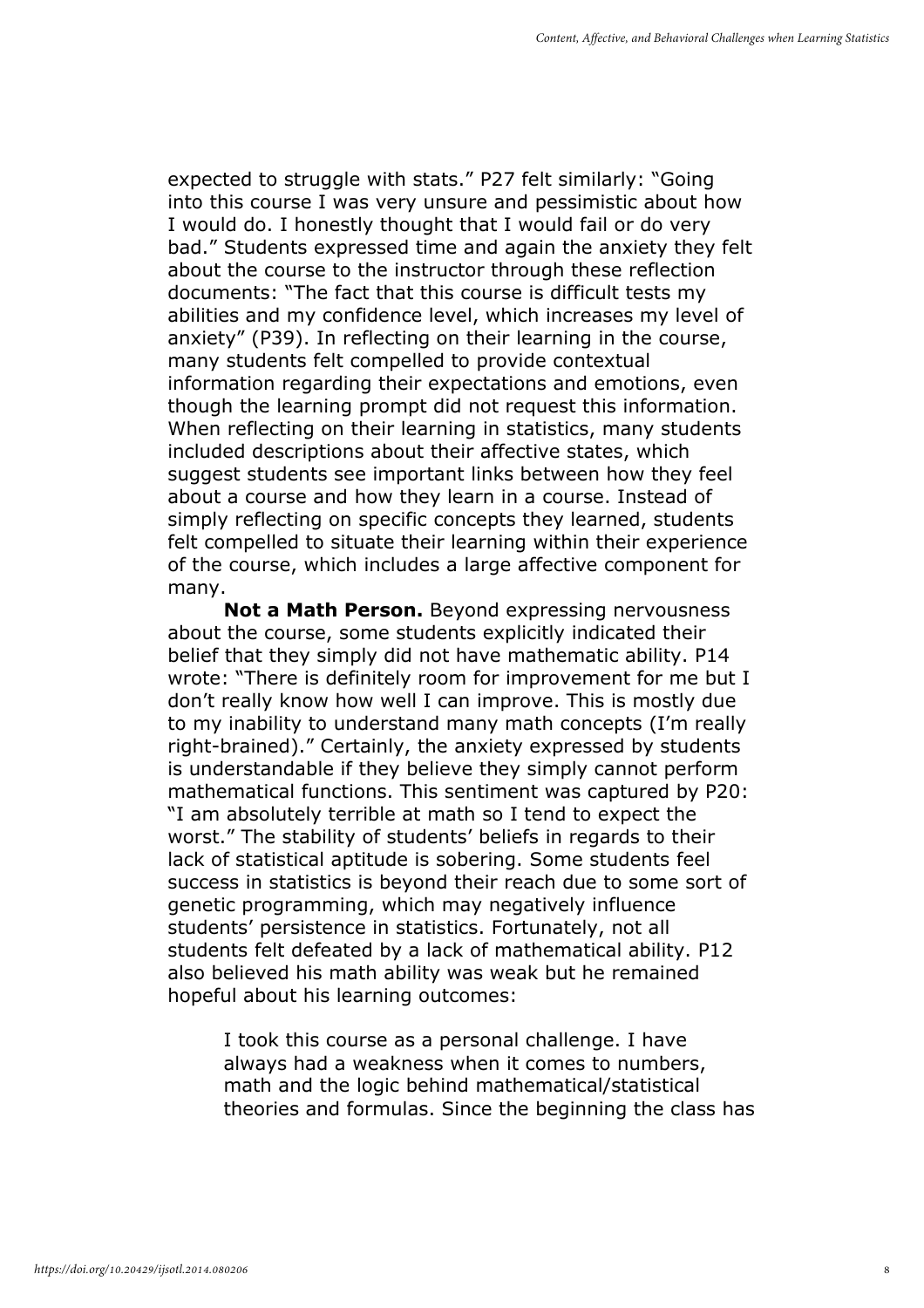been challenging for me, and the difficulty understanding the material has been represented in my poor performance on tests 1 and 2. Still yet I go on hoping to grasp more information and looking forward to understanding and interpreting it properly.

Fortunately, some students experienced a positive change in perceived ability, which is encouraging.

Pleasantly Surprised. Students expressed hesitation about the course initially, and after receiving feedback in the form of grades, some students noted being pleasantly surprised by their performance. The essence of this theme was clearly noted by P1: "I have pleasantly surprised myself at how much I understand statistics." P38 felt similarly:

I've been doing better in the class than I anticipated I would. My score on the first midterm surprised me (in a good way). It was encouraging to realize that I am capable of obtaining a good grade in this class. Concerning the next exam, I do not doubt my ability to do statistics as much as I used to and hope to improve my grade.

It seems that many students had negative expectations regarding their performance in statistics, and positive feedback surprised them. P14 wrote: "My performance on test one and two was surprising for me. I didn't expect to do as well as I did (this is not a bad thing of course but it does confuse me)." Providing feedback in statistics courses may be particularly important for students because it can challenge preconceptions they hold about their inability to learn statistics. This theme also highlights that the negative expectations and anxiety students bring into the course influences their expected levels of achievement.

Room for Improvement. Many students, whether satisfied with their performance or not, still indicated that there was room for improvement. After reflecting on their understanding of the course material, most students concluded that they could do more and achieve a better result. P33 specified how he could go about this: "There is definitely room for improvement on my part, especially with the assignments and making sure I keep up with the readings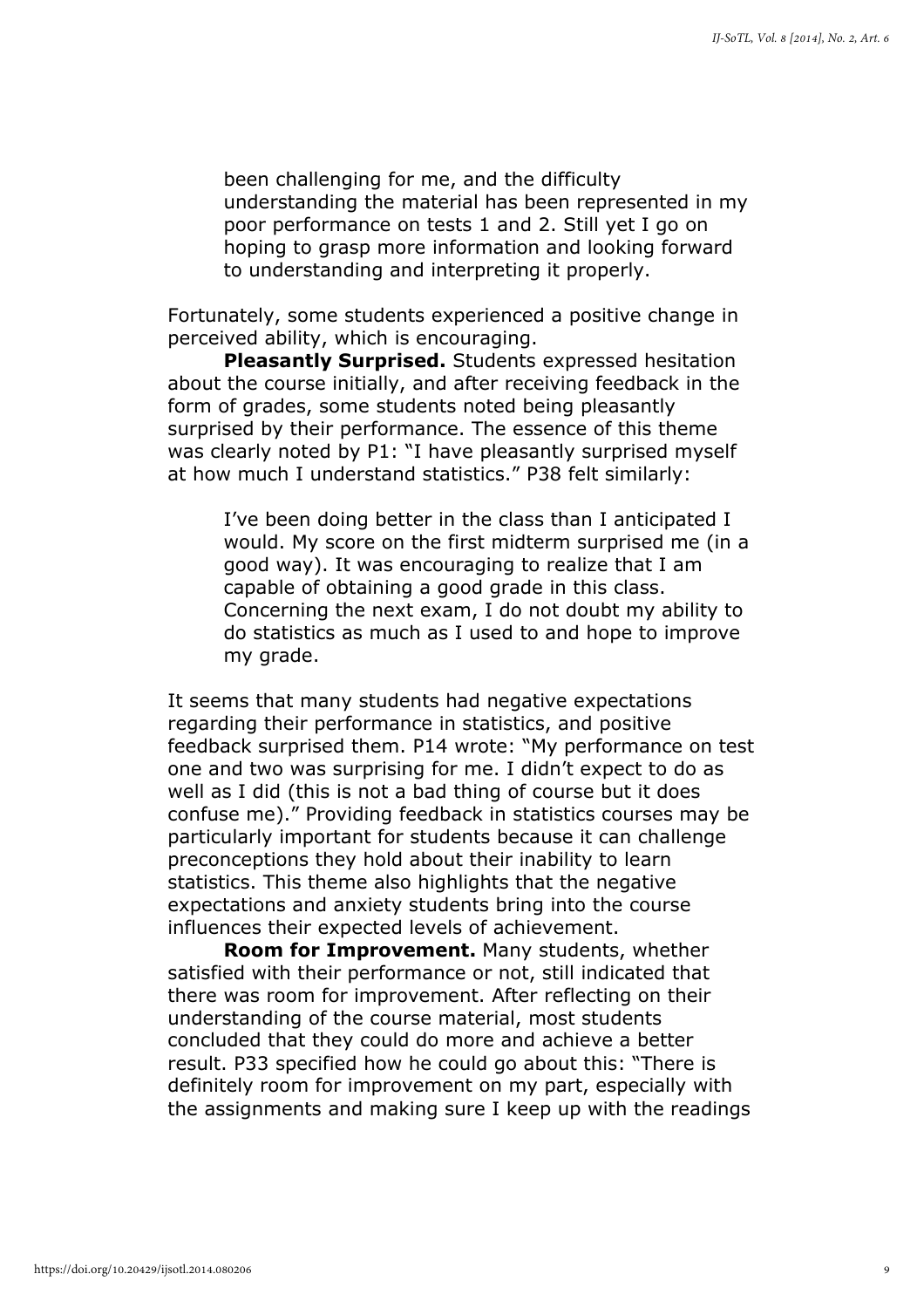and practice problems." P35 wrote that she was satisfied with her performance and continued to say "I am finding that the material is not as intimidating as I once thought it would be, but I believe there is room for improvement." Conversely, P18 was not satisfied and wrote, "I feel there is a lot of room for improvement. I am not satisfied with my progress in this course because I feel that with more dedication, I could have done a lot better." Many students were able to critically assess their effort in the course, and concluded more could be done. Students presented realistic descriptions about their learning and the effort they put in the course. Importantly, they identified connections between what they did and their performance, highlighting their responsibility as learners to direct their own level of achievement.

Understanding Concepts. Beyond some students being relieved that the course was not as math intensive as they had expected, others commented on the difficulty of understanding the concepts and logic presented in the course. In this course, students were required to convey their written understanding of statistical concepts, and some found this particularly challenging. P34 wrote: "I need to improve my knowledge on the concepts and understanding why certain equations are important". Similarly, P16 wrote: "I find the formulas and distributions easier to work with than the actual theory behind why we're doing this." P28 thought her performance specifically suffered in this area:

When the test got handed out I realized there was also theory of statistics and got nervous. I didn't do as well as I had hoped. At the second test, again I was more confident in the math work than in the theory section and I did much worse than the first overall… I believe I would be able to teach someone how to do the math, but I'm not 100% confident I would be able to explain why they are doing what they are doing.

The focus on understanding the concepts presented in the course took some students by surprise:

> I went into this course expecting it to be very heavily math based and that I would be comfortable with the material and would not struggle to get the grade I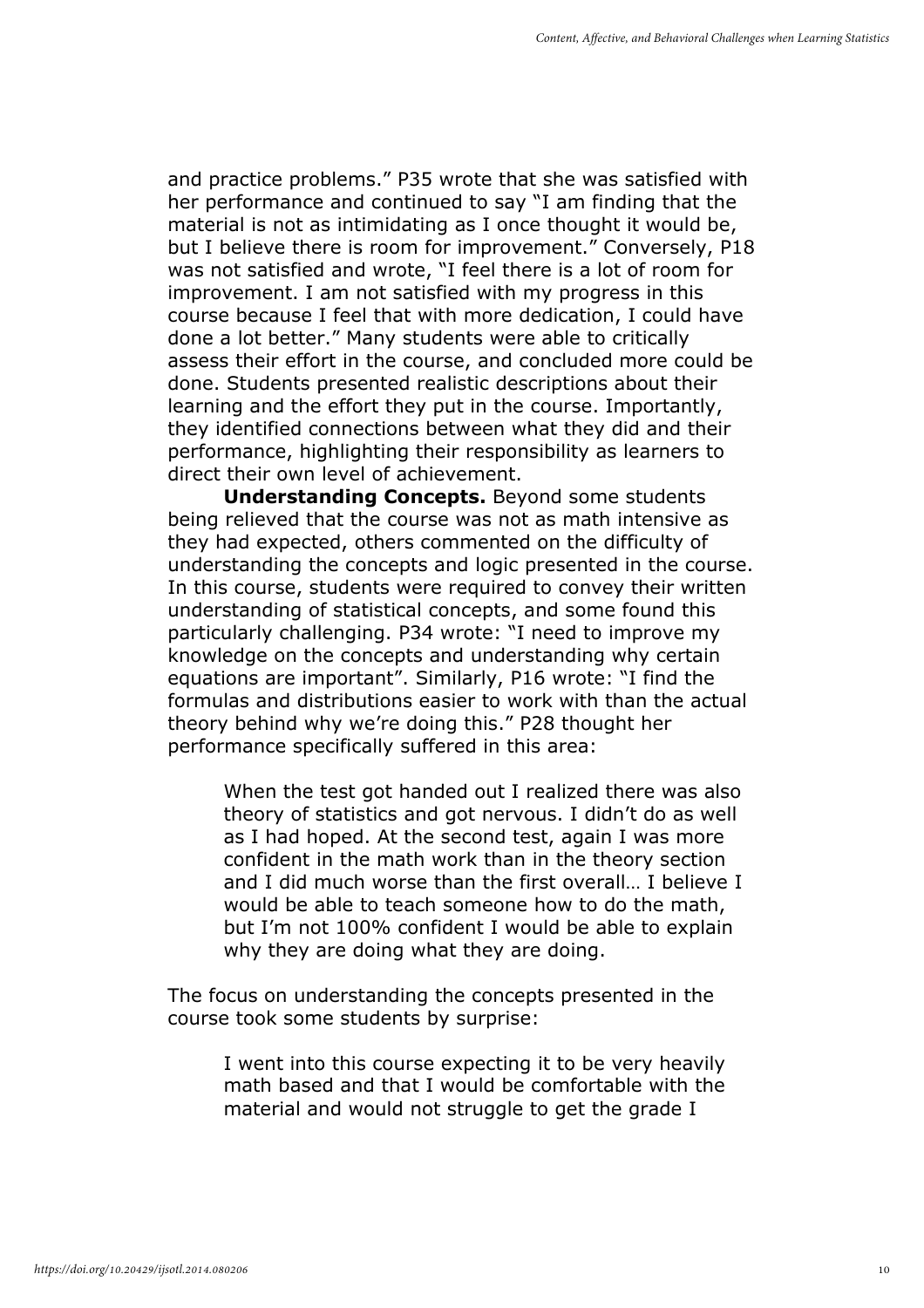desired. However, while I have not struggled with all of the material it is not coming to me as easily as I expected. I certainly have struggled with the theory content in the course. The actual math has not been a problem (P21).

In these reflections, students have identified an important divide in their understanding. While many of them report being able to do the math, they note the limitations of their statistical understanding. For example, they may be able to calculate variance but at the same time struggle to explain exactly what variance is.

Reading Difficulties. Lastly, several students commented on the difficulty of reading the textbook. P6 wrote "I have trouble reading the textbook, mostly because it does not feel concise and it takes a long time to get to the information described in the lecture power points in a few sentences." Some students thought the lecture was integral to them understanding the material from the textbook:

I usually don't understand what I'm reading before class, but I don't have a lot of trouble following the lectures. I find it interesting to go back and review the chapter after the lecture because suddenly everything that made no sense starts to make a little sense (P16).

Others expressed frustration at the difficulty of the readings, "When I go to read the textbook outside of class I get frustrated and can't understand the material" (P28). Furthermore, the frustration experienced while reading led some students to modify their study habits. P29 wrote "Personally I find the textbook very confusing, so I tend to study more from the lectures and what I have gone over with my tutor." By noting their difficulties reading the textbook, students have highlighted an important challenge to their learning of statistics, a challenge that could be overlooked because students typically read their textbooks in private. Much learning takes place outside the classroom, and if students struggle with their readings to the point that they disengage from the readings, this will no doubt be an impediment to their learning. The challenge of reading the textbook presents itself again in the following section.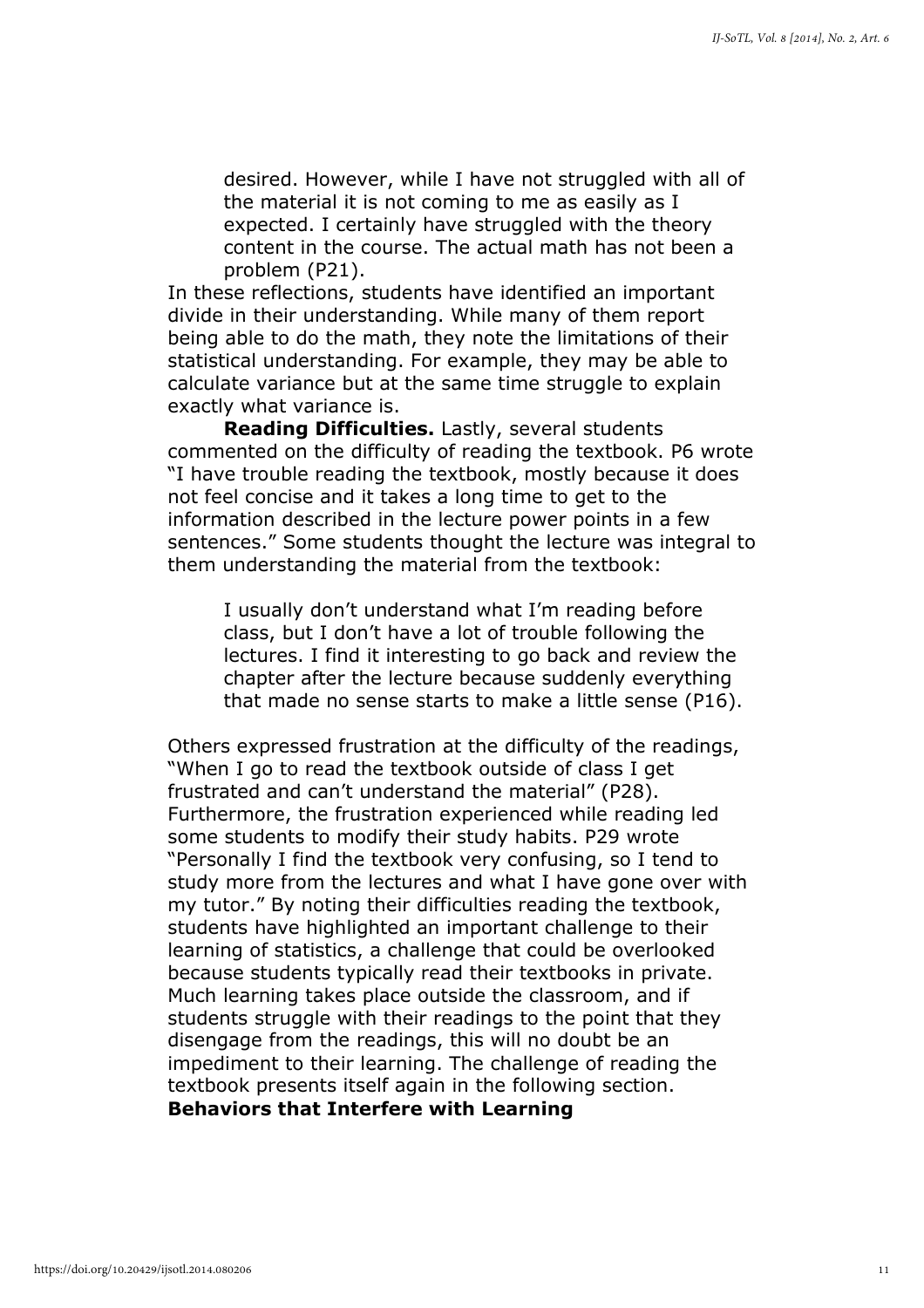Students listed behaviors that they thought interfered with their learning. The most common behaviors identified as interfering with learning are presented in Table 3.

**Table 3.** Most common behaviors reported as interfering with learning

| Behavior identified as unhelpful        | Percentage |
|-----------------------------------------|------------|
|                                         | Reporting  |
| Technology as distraction (cell         | 41.00      |
| phone, TV, Internet, music)             |            |
| Procrastination*                        | 38.50      |
| Skipping practice problems              | 20.50      |
| Not reading textbook before class 18.00 |            |
| Not reading textbook thoroughly         | 15.00      |
| or at all                               |            |
| Missing class                           | 15.00      |
| Not sleeping enough or too much         | 15.00      |
| _. _                                    |            |

\*This percentage of students specifically mentioned procrastination. Students also mentioned distractions, but unless they specifically identified procrastination as a problem, they were not included in this count. As such, the occurrence of procrastination is likely even higher.

Many students identified procrastination as interfering with their learning. They also noted many distracters (e.g., different types of technology) that interrupt their studying. Also, some students are not reading the textbook appropriately, even though it is an important resource in this course. Others who reported not reading the textbook before class may be identifying procrastination again as a problem.

#### **Discussion**

Students may be intimidated to ask questions in class; they may not have enough time to develop a question; or after being presented with new material, they may require additional work with the material before formulating a question. The learning check-in questions allowed students time outside of class to review material and to develop questions that were important to their understanding of the course content. In addition to question development, the learning check-in also provided an opportunity for students to reflect on their learning in the course. Below I discuss the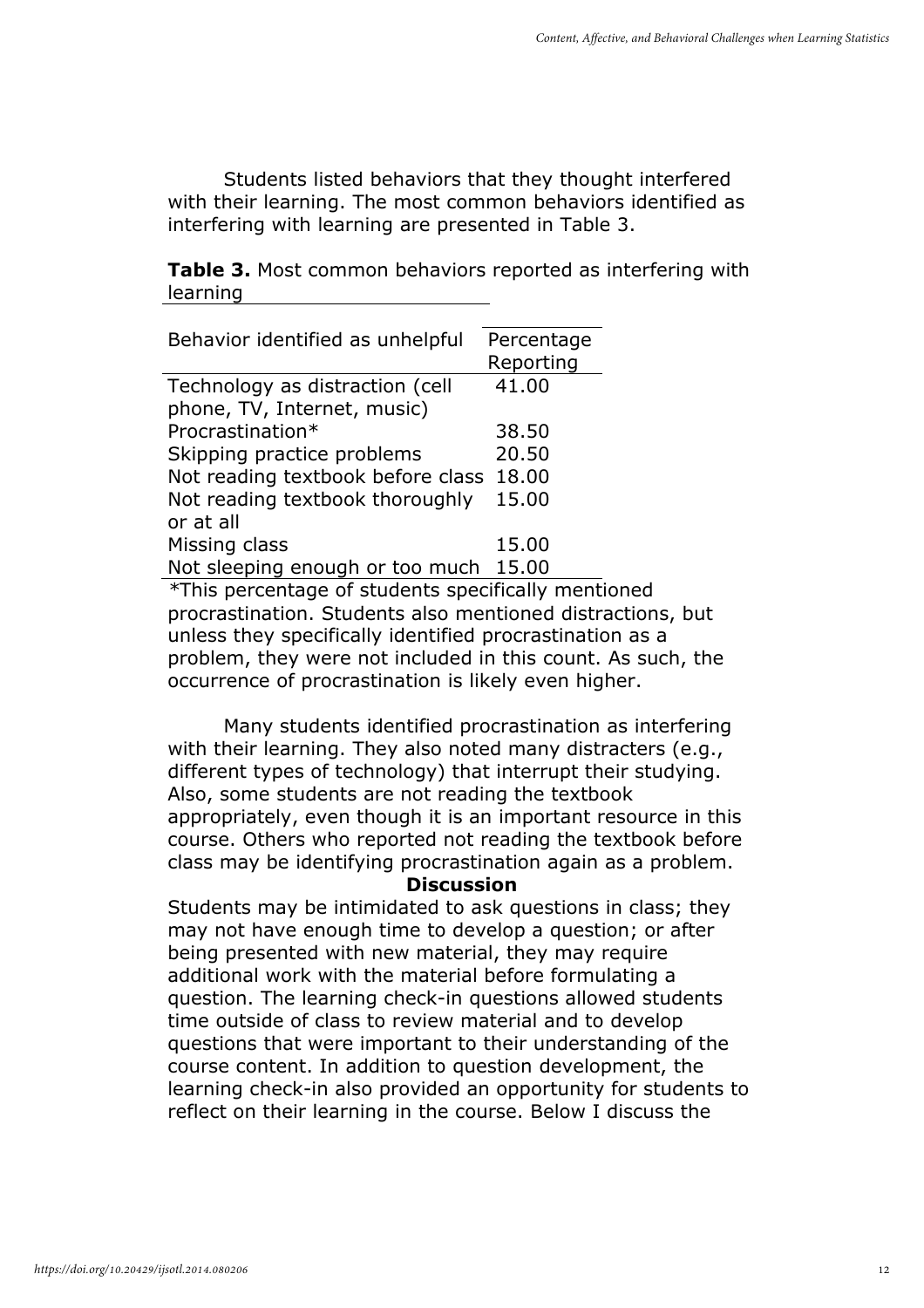content, affective, and behavioral challenges students raised through the learning check-in.

#### Content Challenges Identified by Students

The learning check-in provided important information about content challenges. In October, twenty percent of students asked questions about the distribution of means during their meeting. The concept of sampling distribution can be challenging to learn. Indeed, even instructors can struggle with this concept, "I recall studying the concept of sampling distribution in a few undergraduate courses, but it was only in my fourth year of teaching a statistics course that this concept came together for me" (Sheese 2012, para. 2). Another topic frequently asked about was variance. Just over twenty-two percent of students in November asked questions about variance. This large percentage may reflect not only that variability is a core topic in statistics, but also that it is one students find particularly challenging. In reviewing articles about variation, Garfield and Ben-Zvi (2005, p.92) noted, "understanding of variability is much more complex and difficult to achieve than prior literature has led us to believe". In addition to sampling distribution and variability, twenty percent of students in November asked questions that centered on understanding formulae and reviewing the steps of hypothesis testing. By November it is not surprising that some students wished to review this material as it can become overwhelming. Indeed, other researchers have found that students see the number of concepts introduced during a quantitative methods course as a challenge (Murtonen and Lehtinen 2003). Therefore, the roots of some of the most frequently asked questions may stem from both the difficulty of some topics and the amount of information presented in a statistics course.

While past research has highlighted some concepts students find difficult (Garfield and Ben-Zvi 2007), an additional area identified as challenging by students in this study was how to write conclusions. I did not anticipate questions about writing, but I can understand why this topic arose. Firstly, in my statistics course I emphasize the importance of being able to convey one's understanding in writing. It is important for students to be able to communicate results clearly (Radke-Sharpe 1991). Given the importance I place on writing clear conclusions, it makes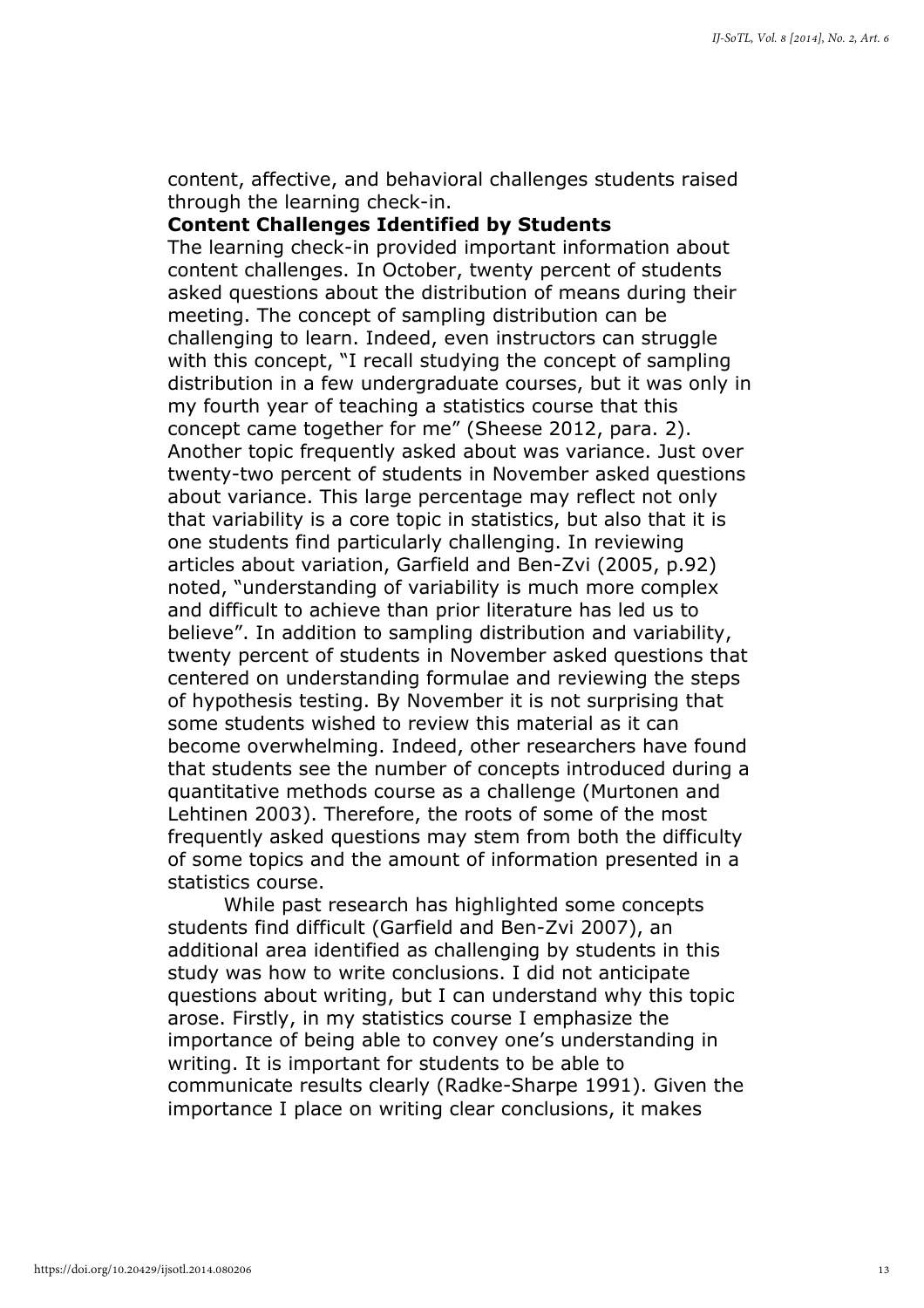sense that students asked questions about this area. Secondly, writing results in APA format is new to students enrolled in this course, and the format is very particular. Students need to understand each piece of information they include in the paragraph and how to present that information properly; there is little room for error. The novelty and preciseness of this form of written communication may present students with challenges. Schmidt and Dunn (2007) provide a helpful overview of a writing intensive research methods and statistics course along with examples of assignments that may be particularly helpful to students developing their writing skills in a statistics course.

Requiring students to submit questions provides an instructor with an opportunity to see content areas that students find challenging. By categorizing these questions and noting their frequency, it is possible to focus on topics that may benefit from a different approach or the inclusion of additional examples and learning activities. These questions also allow an instructor to approach material from the students' perspective, a perspective that typically fades after teaching a course multiple times. For example, Garfield and Ben-Zvi (2007) warn that it may be easy for instructors to underestimate the difficulty students have with concepts from statistics. Hearing the difficulties expressed by one's students about the material may counteract this. In this study, students described the difficulty of understanding concepts compared to doing the math. So although I endorse the goal that students should understand why statistical analyses are used (Gal and Garfield 1997), in my course additional work is required "to encourage students' development of understanding over their mastery of mechanics" (Earley 2007, p. 64). The difficulties encountered by students in this study, highlights the importance of both conceptual and procedural knowledge in statistics education (Groth and Bergner 2006).

When considering the questions posed by students, instructors should remember that students have a tendency to focus their effort on topics they expect to be assessed (Garfield 1995). Although distributions and variability are difficult statistical concepts to understand (Garfield and Ben-Zvi 2007), they are also central concepts that students likely anticipate being questioned about. Because students value topics that will be assessed in a course, we have tremendous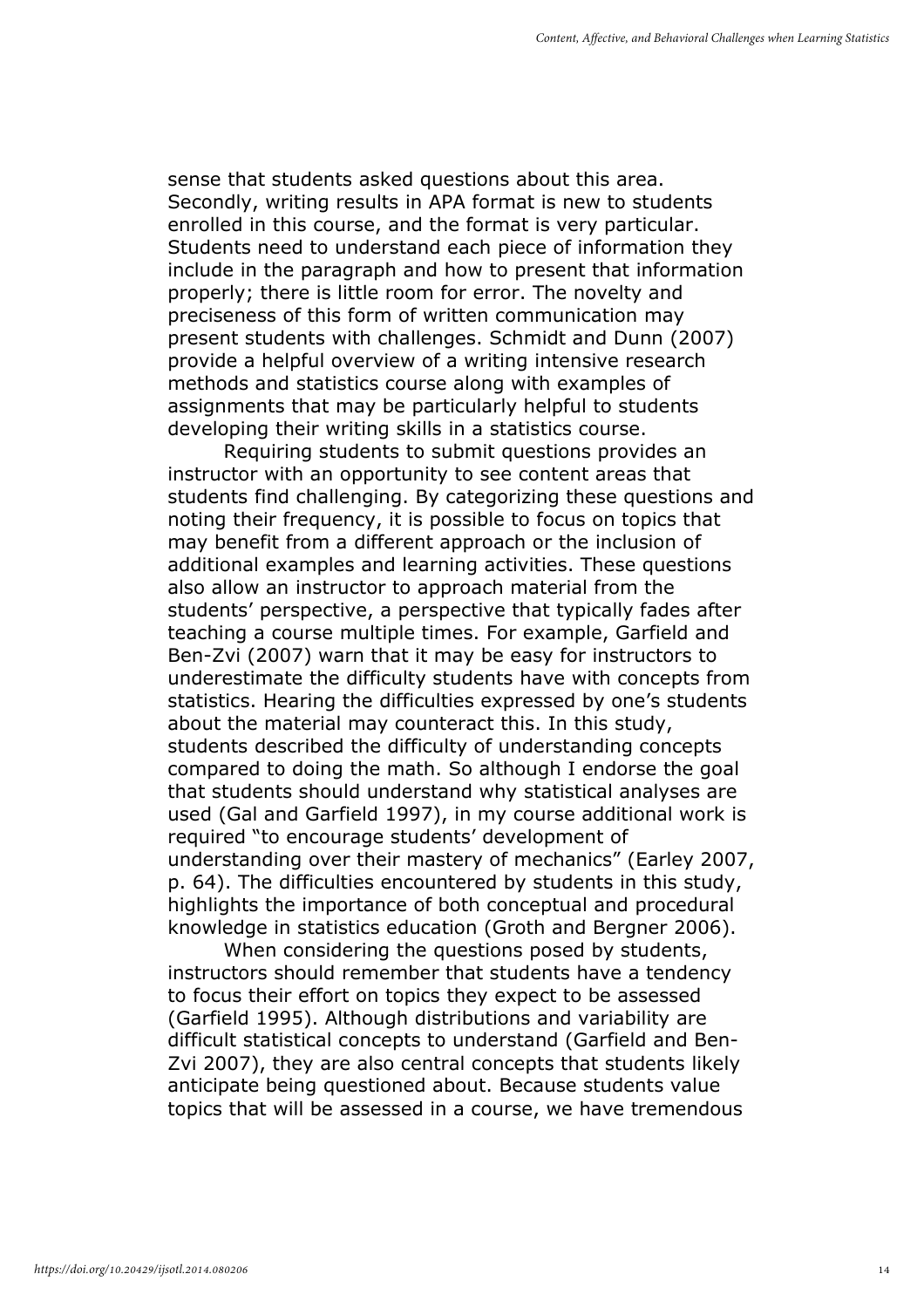influence, as instructors, in directing our students' attention. I suspect one of the reasons students asked questions about how to write conclusions was because of the emphasis I place on the written communication of statistical information; students expected to be assessed on their ability to do this.

While assessment partly directs the content students focus on, it seems that in this course students' concerns about assessment also led them to ask more general questions about test preparation. In both October and November, students asked questions about how to prepare for tests or wished to review previous tests they had completed. These questions not only highlight student interest in assessment (or grades), but also that students desire information from their instructors beyond content; they also desire information about study skills. Wingate (2006) has suggested that students are best situated to develop study skills (a term she finds problematic) in courses through consultation with instructors, rather than in separate extracurricular courses offered through learning centers. If this is the case, a learning check-in with a statistics instructor may prove valuable to a student who desires to improve her academic skills within a statistics course.

#### Affective Challenges Identified by Students

Although students were not asked to reflect on their affective experiences in the course, many did comment on how they felt about learning statistics. In line with past research (Onwuegbuzie and Wilson 2003; Perepiczka, Chandler, and Becerra 2011; Williams 2013; Zanakis and Valenzi 1997), students experienced anxiety about their statistics course. While statistics instructors are aware of the anxiety that can surround their courses, reading the experiences of anxiety detailed by students in one's own course can provide a greater appreciation for the affective challenges students face. For example, knowing that for many of my students anxiety is a prominent challenge, I will invest more time and resources toward helping them overcome that barrier. Williams (2010) found that statistics anxiety is related to instructor immediacy, and she has suggested that instructors can practice immediacy behaviors (e.g., smile, make eye contact, speak at a close distance) as a way to reduce student anxiety.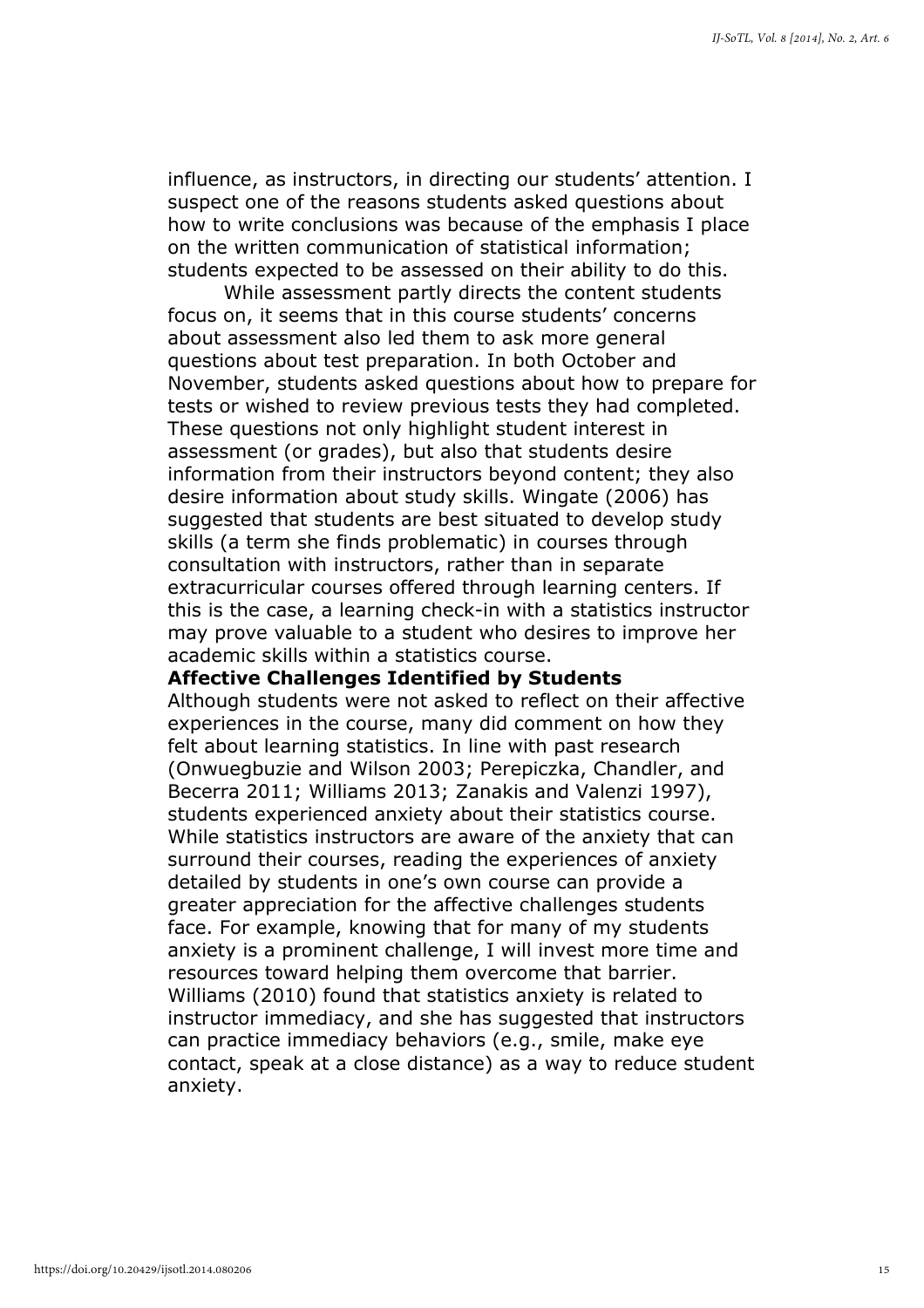Beyond detailing that they did experience anxiety, students in this study also wrote about their expected level of achievement in the course and their perceived level of ability. Bude et al. (2007) investigated these concepts among a group of non-statistics majors and found the attributions of students predicted outcome expectancies and affective responses. The reflective comments made by students map onto these findings. While noting room for improvement, some students questioned whether this was possible given their perceived lack of mathematic ability. Additionally, students who initially had low outcome expectancies but then succeeded on a task indicated more optimism in their ability to succeed. The students' sense of being pleasantly surprised by positive feedback echoes a recommendation by Bude et al. (2007) to incorporate feasible tasks for students to complete. If students successfully complete tasks, this may interrupt a process whereby negative cognitions and negative affect lead to poor learning outcomes. Instead, the successful completion of a task may increase motivation and study habits. As such, the assignments and feedback given to students provide a powerful way for instructors to support learning by helping students interpret progress and feedback as indicators of selfefficacy.

#### Behavioral Challenges Identified by Students

When asked to reflect on behaviors that interfere with their learning, students overwhelming cited procrastination as a problem. They also identified specific distracters that may represent the different ways in which they procrastinated (e.g., cell phone, TV, Internet). Procrastination has been conceptualized as a failure to self-regulate one's behavior. Instead of focusing on the completion of present behaviors that will benefit the future self, people seek to overcome the immediate experiences of negative affect produced by aversive tasks by disengaging from such tasks and procrastinating (Sirois and Pychyl 2013; Tice, Bratslavsky, and Baumeister 2001).

Previous research within statistics education has documented a positive relationship between academic procrastination and statistics anxiety (Macher 2012; Onwuegbuzie 2004). In order to address this problematic behavior, students may need to seek interventions that can disrupt patterns of procrastination (Ferrari, Johnson, and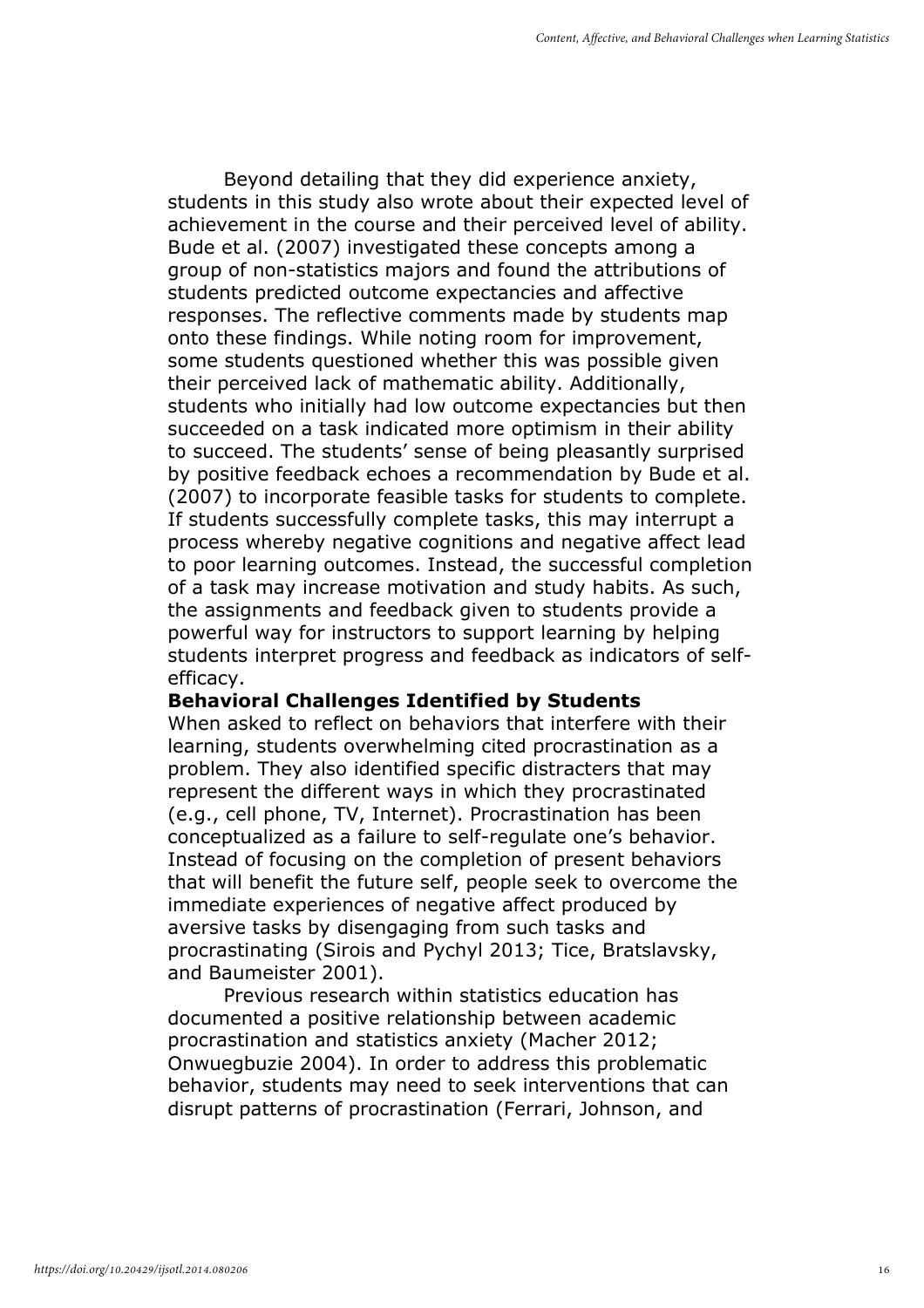McCown 1995; Pychyl 2010). Additionally, it may be worthwhile for researchers to learn more about how, why, and when students studying statistics procrastinate. From the results of this study, it seems that some students are not creating the type of focused learning environment necessary to study statistics deeply. Technologies that offer a multitude of distractions at the press of a button may give students a temporary respite, but likely interfere with one's ability to attend to the complexity of statistical concepts. Indeed, technology use has been linked to poorer performance and is a potentially important distracter to student learning (Fried 2008; Sana, Weston, and Cepeda 2013).

It would also be beneficial to know if the challenges students identified with completing textbook readings, either before class or at all, were related to procrastination. Some students experienced frustration when reading, and given the link between short-term mood repair and the tendency to procrastinate (Sirois and Pychyl 2013), it is possible that procrastination played a role in the non-completion of readings.

#### Limitations

The generalizability of these results is restricted by the gender composition of the sample (largely female) and the program major of the participants (psychology). Additionally, the questions and difficulties raised by students during the learning check-in reflect their experiences in this particular course; however, the results from this study have strong connections to the statistics education literature and readers may recognize their own students in these accounts.

#### Conclusion

In this study, a learning check-in provided students an opportunity to reflect on their experiences learning statistics, and in particular the challenges they faced during the semester. The reflective comments written by students provided a window, for both students and the instructor, to the entire learning process, one that encompasses the whole person, and not just the cognitive aspects of learning (Beveridge 1997). While quantitative assessment tools, such as the STARS, are immensely valuable to the field of statistics education research, so too are our students' voices. The questions and descriptions provided by students from the learning check-in can be used by instructors as a formative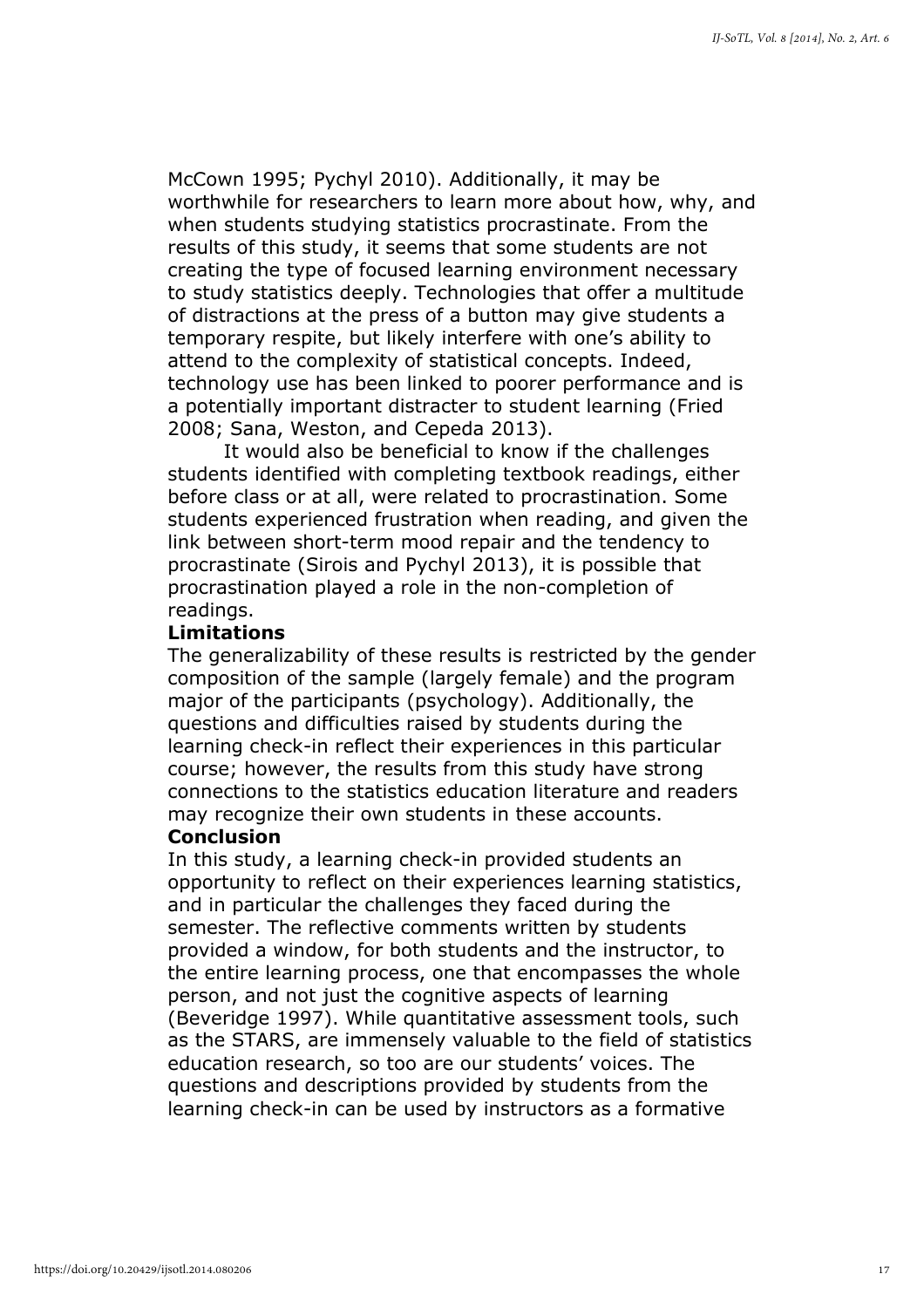assessment tool to learn more about the challenges students face when learning statistics. This information can also guide future inquiries (e.g., student writing in statistics,

procrastination among students learning statistics, supporting the development of conceptual and procedural knowledge) in statistics education.

#### References

- American Psychological Association. (2007). APA guidelines for the undergraduate psychology major. Washington, DC. [Online: www.apa.org/ed/resources.html]
- Becker, B. J. (1996). A look at the literature (and other resources) on teaching statistics. Journal of Educational and Behavioral Statistics, 21, 71-90.
- Beveridge, I. (1997). Teaching your students to think reflectively: The case for reflective journals. Teaching in Higher Education, 2, 33-43.
- Bude, L., Van de Wiel, M. W. J., Imbos, T., Candel, M. J. J. M., Broers, N. J., & Berger, M. P. F. (2007). Students' achievements in a statistics course in relation to motivational aspects and study behaviour. Statistics Education Research Journal, 6, 5-21. [Online: www.stat.auckland.ac.nz/serj]
- Cruise, R., & Wilkins, E. (1980). STARS: Statistical Anxiety Rating Scale. Unpublished manuscript, Andrews University, Michigan.
- Earley, M. (2007). Students' expectations of introductory statistics instructors. Statistics Education Research Journal, 6, 51-66. [Online: www.stat.auckland.ac.nz/serj]
- Ferrari, J.R., Johnson, J.L., McCown, W.G. (1995). Procrastination and Task Avoidance: Theory, Research, and Treatment. New York: Springer.
- Fried, C. B. (2008). In-class laptop use and its effects on student learning. Computers & Education, 50, 906-914.
- Gal, I., & Ograjensek, I. (2010). Qualitative research in the service of understanding learners and users of statistics. International Statistical Review, 78, 287-296.
- Gal, I. & Garfield, J. (Eds.) (1997) The Assessment Challenge in Statistics Education. Amsterdam: IOS Press and International Statistical Institute.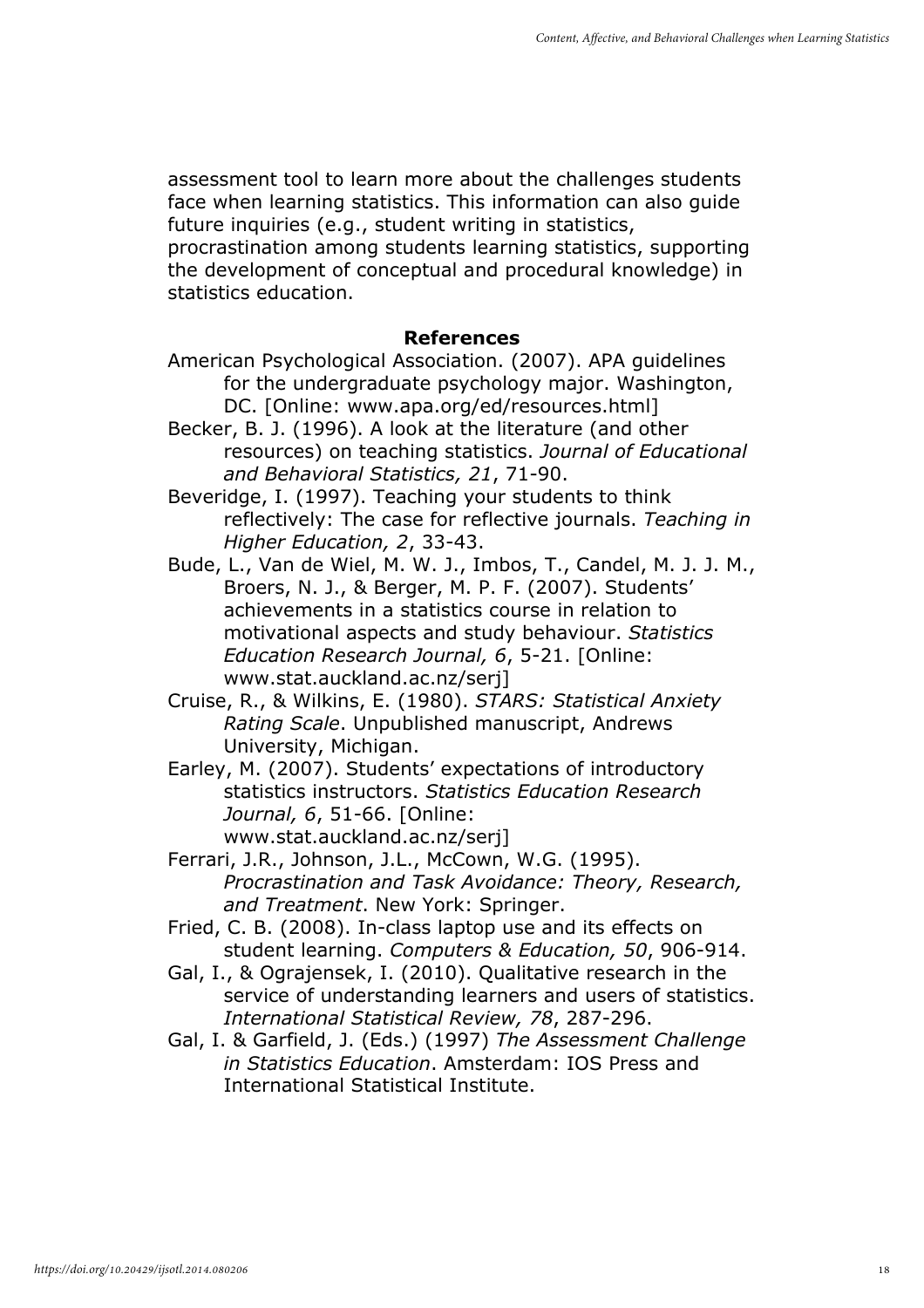- Garfield, J. (1995). How students learn statistics. International Statistical Review, 63, 25-34.
- Garfield, J., & Ben-Zvi, D. (2005). A framework for teaching and assessing reasoning about variability. Statistics Education Research Journal, 4, 92-99. [Online: www.stat.auckland.ac.nz/serj]
- Garfield, J., & Ben-Zvi, D. (2007). How students learn statistics revisited: A current review of research on teaching and learning statistics. International Statistical Review, 75, 372-396.
- Gordon, S. (2004). Understanding students' experiences of statistics in a service course. Statistics Education Research Journal, 3, 40–59.
- Green, J. L. (2004). Teaching highs and lows: Exploring university teaching assistants' experiences. Statistics Education Research Journal, 9, 108-122. [Online: www.stat.auckland.ac.nz/serj]
- Keeley, J., Zayac, R., & Correia, C. (2008). Curvilinear relationships between statistics anxiety and performance among undergraduate students: Evidence for optimal anxiety. Statistics Education Research Journal, 7, 4-15. [Online: www.stat.auckland.ac.nz/serj]
- Lunsford, M. L., Holmes Rowell, G., & Goodson-Espy, T. (2006). Classroom research: Assessment of student understanding of sampling distributions of means and the central limit theorem in post-calculus probability and statistics classes. Journal of StatisticsEducation,14.[Online:www.amstat.org/publicat ions/jse/v14n3/lunsford.htm]
- Macher, D., Paechter, M., Papousek, I., & Ruggeri, K. (2012). Statistics anxiety, trait anxiety, learning behavior, and academic performance. European Journal of Psychology of Education, 27, 483-498.
- Mathews, D., & Clark, J. (2003). Successful students' conceptions of mean, standard deviation and the central limit theorem. Unpublished manuscript. [Online: http://www1.hollins.edu/faculty/clarkjm/papers.htm]
- McGrath, A. L. (2014). Just checking in: The effect of an office hour meeting and learning reflection in an introductory statistics course. Teaching of Psychology, 41, 83-87.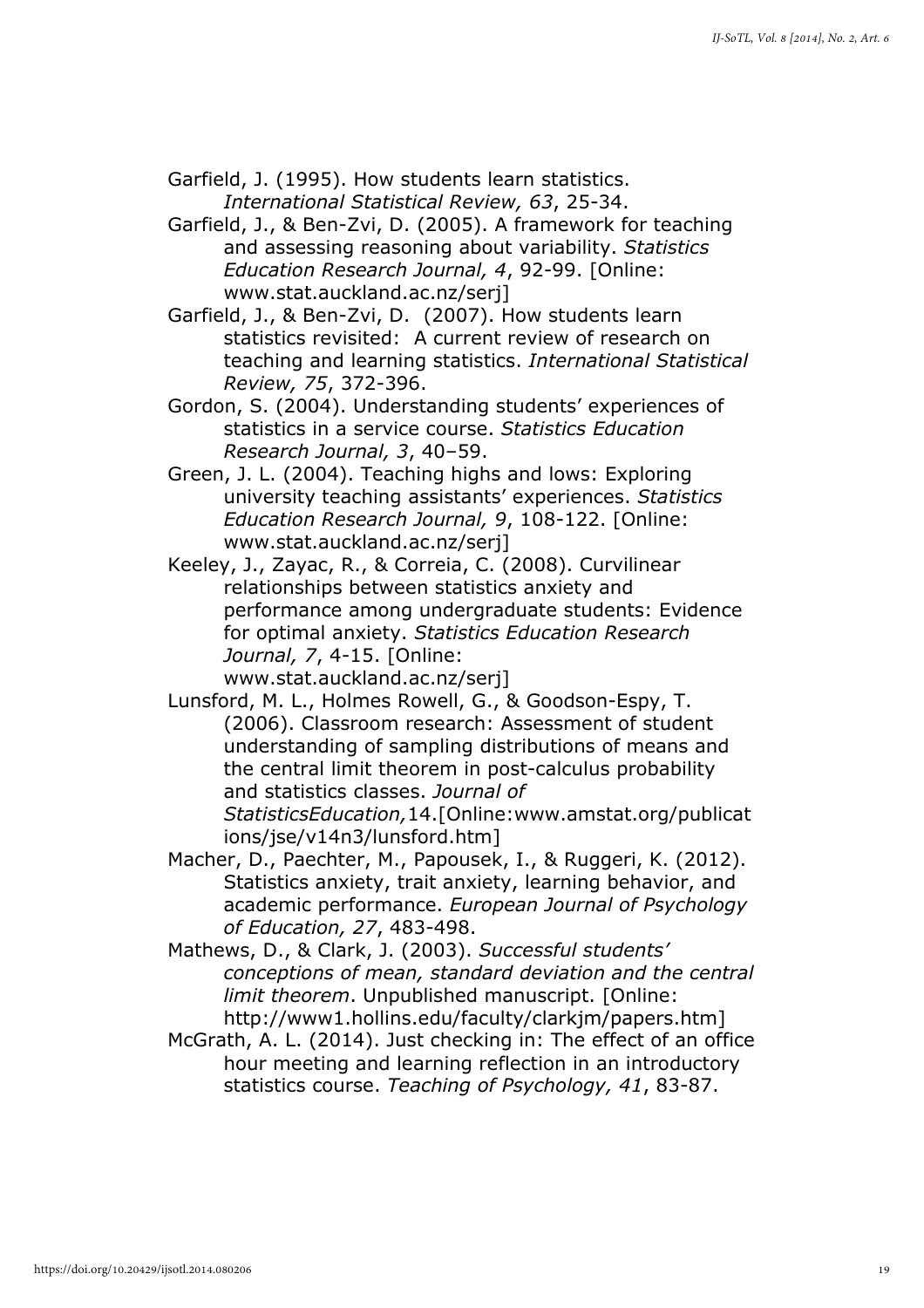- Murtonen, M., & Lehtinen, E. (2003). Difficulties experienced by education and sociology students in qualitative methods courses. Studies in Higher Education, 28, 171- 185.
- Onwuegbuzie, A. J. (2004). Academic procrastination and statistics anxiety. Assessment and Evaluation in Higher Education, 29, 3-19.
- Onwuegbuzie, A. J., & Seaman, M. (1995). The effect of time and anxiety on statistics achievement. Journal of Experimental Psychology, 63, 115-124.
- Onwuegbuzie, A. J., & Wilson, V. A. (2003). Statistics anxiety: Nature, etiology, antecedents, effects, and treatmeants: A comprehensive review of literature. Teaching in Higher Education, 8, 195-209.
- Perepiczka, M., Chandler, N., & Becerra, M. (2011). Relationship between graduate students' statistics selfefficacy, statistics anxiety, attitude toward statistics, and social support. The Professional Counselor, 1, 99- 108.
- Petocz, P., & Reid, A. (2010). On becoming a statistician: A qualitative view. International Statistical Review, 78, 271-286.
- Pychyl, T. A. (2010). The procrastinator's digest: A concise guide to solving the procrastination puzzle. Canada: Xlibris Corp.
- Radke-Sharpe, M. (1991). Writing as a component of statistics education. The American Statistician, 45, 292- 293.
- Robson, C. (2011). Real world research (3rd ed.). West Sussex, UK: John Wiley.
- Sana, F., Weston, T., & Cepeda, N. J. (2013). Laptop multitasking hinders classroom learning for both users and nearby peers. Computers & Education, 62, 24-31.
- Schmidt, M. E., and Dunn, D. S. (2007), Teaching Writing in Statistics and Research Methods: Addressing Objectives, Intensive Issues, and Style. In D. S. Dunn, R. A. Smith, & B. Beins (Eds.), Best Practices in Teaching Statistics and Research Methods in the Behavioral Sciences (257-274). Mahwah, NJ: Erlbaum.
- Sheese, R. (2012). Learning psychology, learning writing. Inkshed Newsletter. [Online: